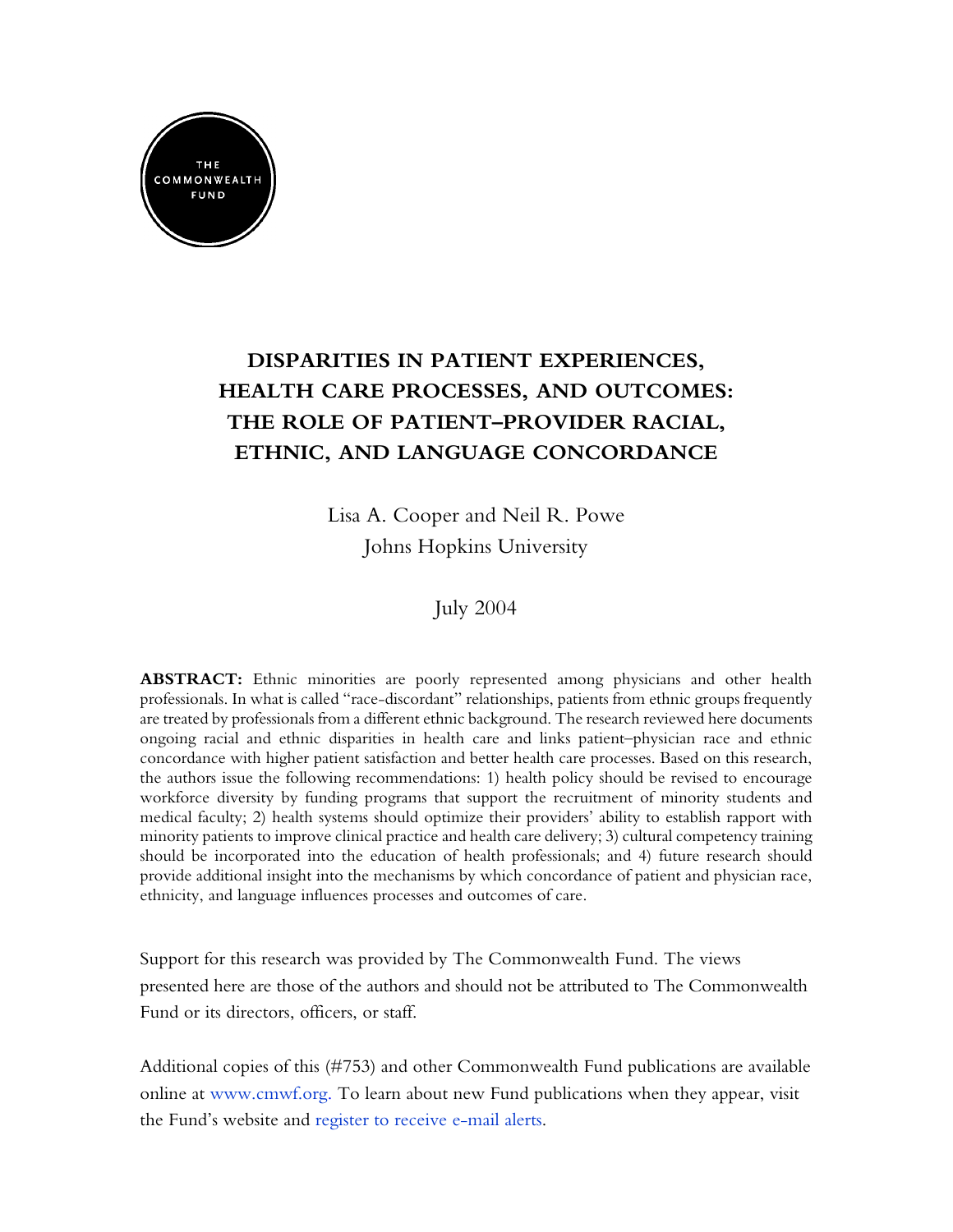### **CONTENTS**

## **LIST OF TABLES AND FIGURES**

| Table 1 Ethnic Minority Physicians and Care of Underserved Populations:                   |
|-------------------------------------------------------------------------------------------|
| Figure 1 Does race and/or language concordance between physicians and                     |
| Figure 2 Patients in race-concordant relationships rate their physicians                  |
| Figure 3 Minorities are less likely than whites to have racial concordance                |
| Figure 4 Patients in race-concordant relationships have longer visits                     |
| Figure 5 Patients who need an interpreter report less understanding                       |
| Figure 6 Patients receiving interpreter services increase use of preventive services.  13 |
| Figure 7 Language concordance with providers and professional interpreter                 |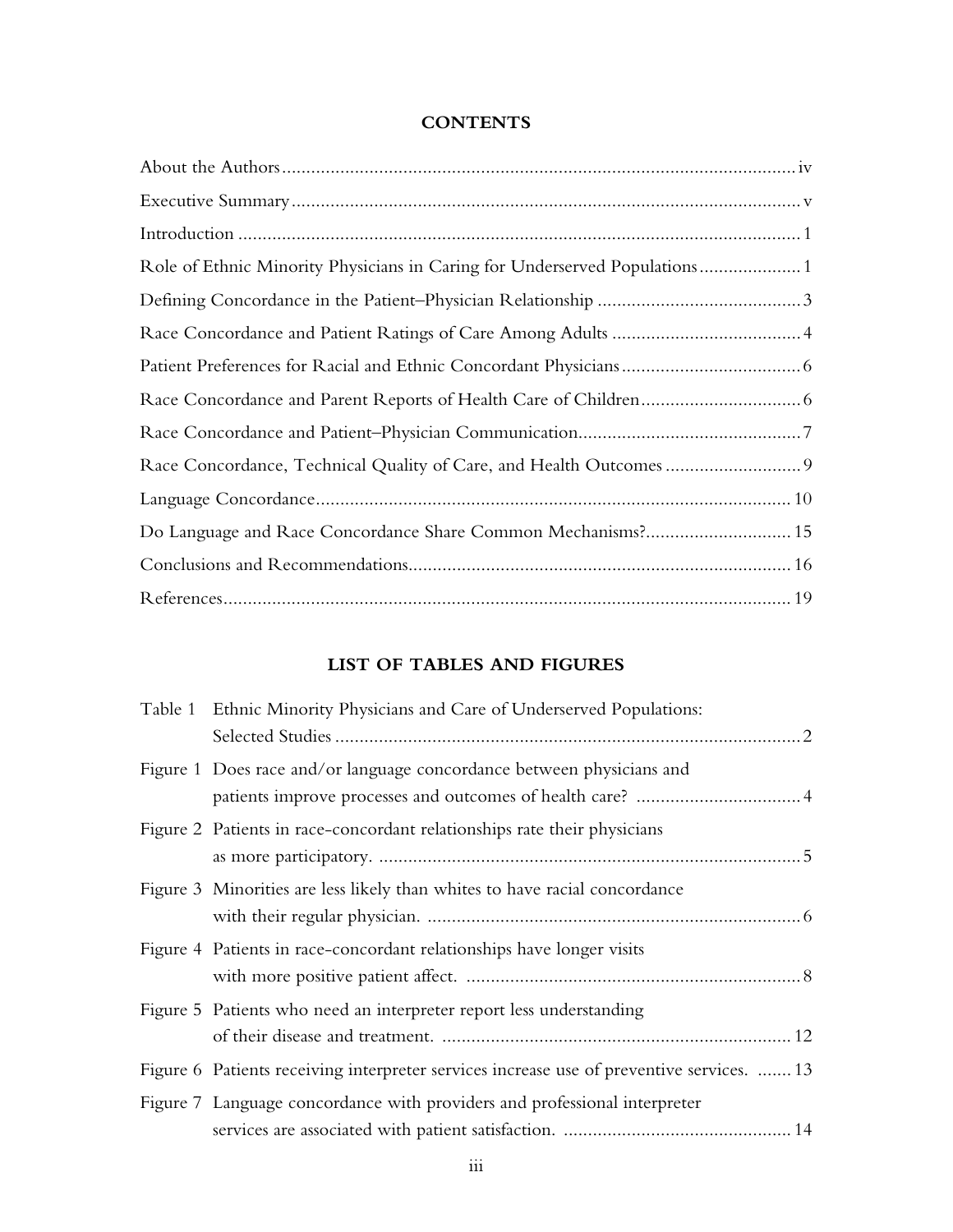### **ABOUT THE AUTHORS**

**Lisa A. Cooper, M.D., M.P.H.,** is associate professor of medicine, epidemiology, and health policy and management at the Welch Center for Prevention, Epidemiology, and Clinical Research, Johns Hopkins University, Baltimore, Maryland. She is a boardcertified general internist, health services researcher, and medical educator. Dr. Cooper received her medical degree from the University of North Carolina at Chapel Hill and her Master of Public Health degree from the Johns Hopkins Bloomberg School of Public Health. She was a Picker/Commonwealth Scholar in patient-centered care research (1995–1997). Her research program focuses on patient-centered strategies for improving outcomes and overcoming racial and ethnic disparities in healthcare. Dr. Cooper can be contacted at *[lisa.cooper@jhmi.edu](mailto:lisa.cooper@jhmi.edu).* 

**Neil R. Powe, M.D., M.P.H., M.B.A.,** is professor of medicine, epidemiology, and health policy and management and director of the Welch Center for Prevention, Epidemiology, and Clinical Research, Johns Hopkins University, Baltimore, Maryland. He is a board-certified general internist, health services researcher, and epidemiologist. Dr. Powe received his M.D. and M.P.H. degrees from Harvard and M.B.A. from the Wharton School of the University of Pennsylvania. His interests include improvement of health and health care disparities in chronic disease.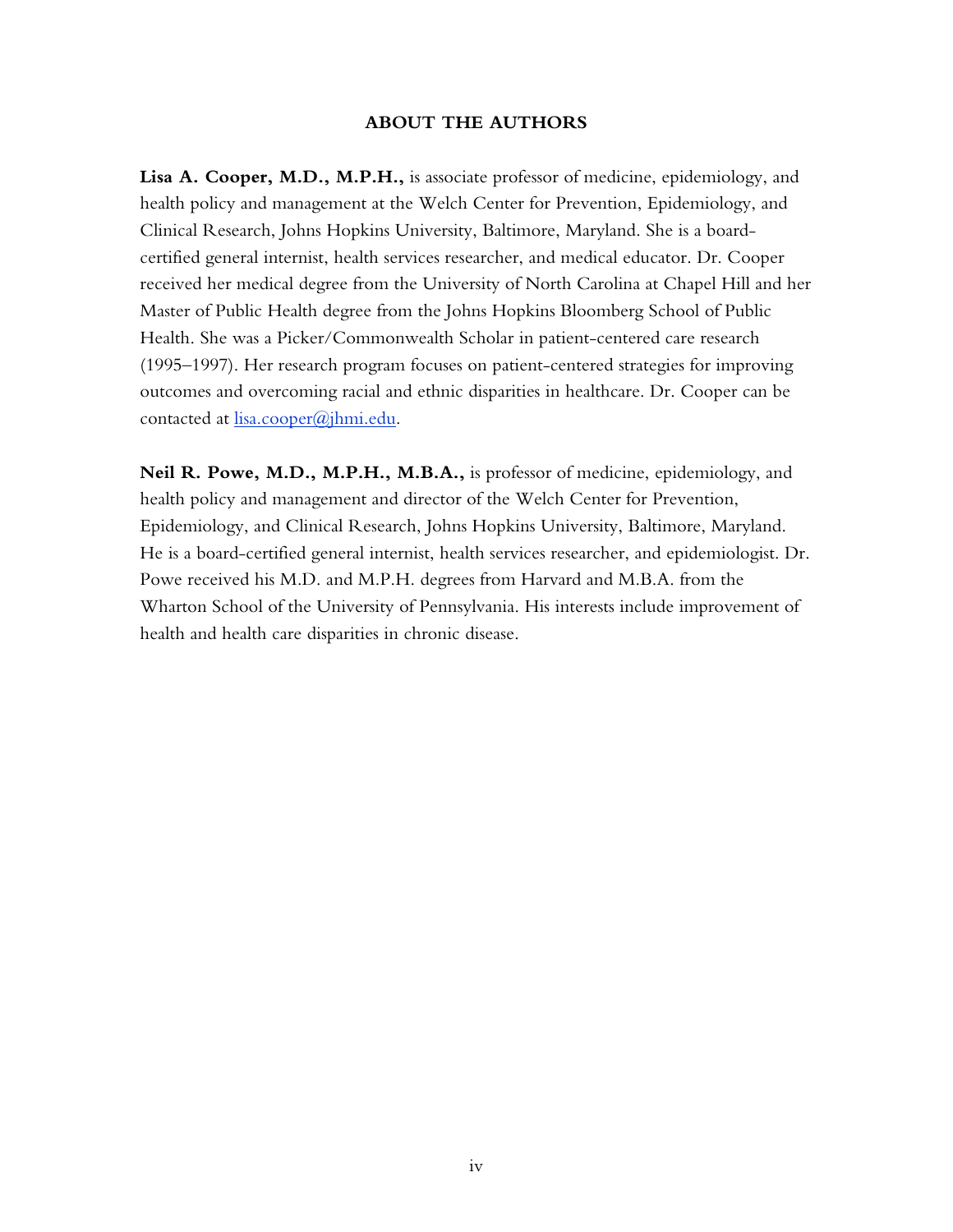#### **EXECUTIVE SUMMARY**

While Hispanics, African Americans, and Native Americans represent more than 25 percent of the U.S. population, they comprise fewer than 6 percent of doctors and 9 percent of nurses. Minority patients frequently are treated by professionals from a different ethnic background in so-called race-discordant relationships. Many research studies provide a strong rationale for increasing diversity among health professionals. They document ongoing racial and ethnic disparities in health care and also link race or ethnic concordance in the patient–physician relationship to health care processes and outcomes. This literature on ethnic discordance has implications for health policy, health care delivery, medical education, and future research.

Based on this research, the authors recommend that health policy be revised to encourage workforce diversity by funding programs that support the recruitment of minority students and medical faculty. To improve clinical practice and health care delivery, health systems should optimize their providers' ability to establish rapport with minority patients. Cultural competency training should be incorporated into the education of health professionals. Finally, future research should provide additional insight into the mechanisms by which concordance of patient and physician race, ethnicity, and language affects processes and outcomes of care.

Many studies of patient–provider race concordance grew out of the debate over whether increasing the number of ethnic minority health professionals would reduce health care disparities for ethnic minorities. For 20 years, this debate has largely been informed by a significant body of literature that examined the role of ethnic minority physicians in caring for underserved populations. This report describes the literature on patient–provider concordance with regard to race, ethnicity, and language. Most of the studies use data collected from primary care physicians or patients who report receiving care from primary care physicians. The authors review the literature on patient–provider concordance with regard to race and ethnicity and compare and contrast these findings to the literature on patient–provider language concordance. To contextualize these studies in the field of health care disparities, they present a conceptual framework for the relation of race, ethnic, and language concordance with health care processes and outcomes.

Recent studies on how patients rate the quality of care they receive from physicians have described differences between race-concordant and race-discordant patient–physician relationships. Patients in race-concordant relationships with their physicians rated their physicians' decision-making styles as significantly more participatory and their care more satisfactory overall than patients in race-discordant relationships.

v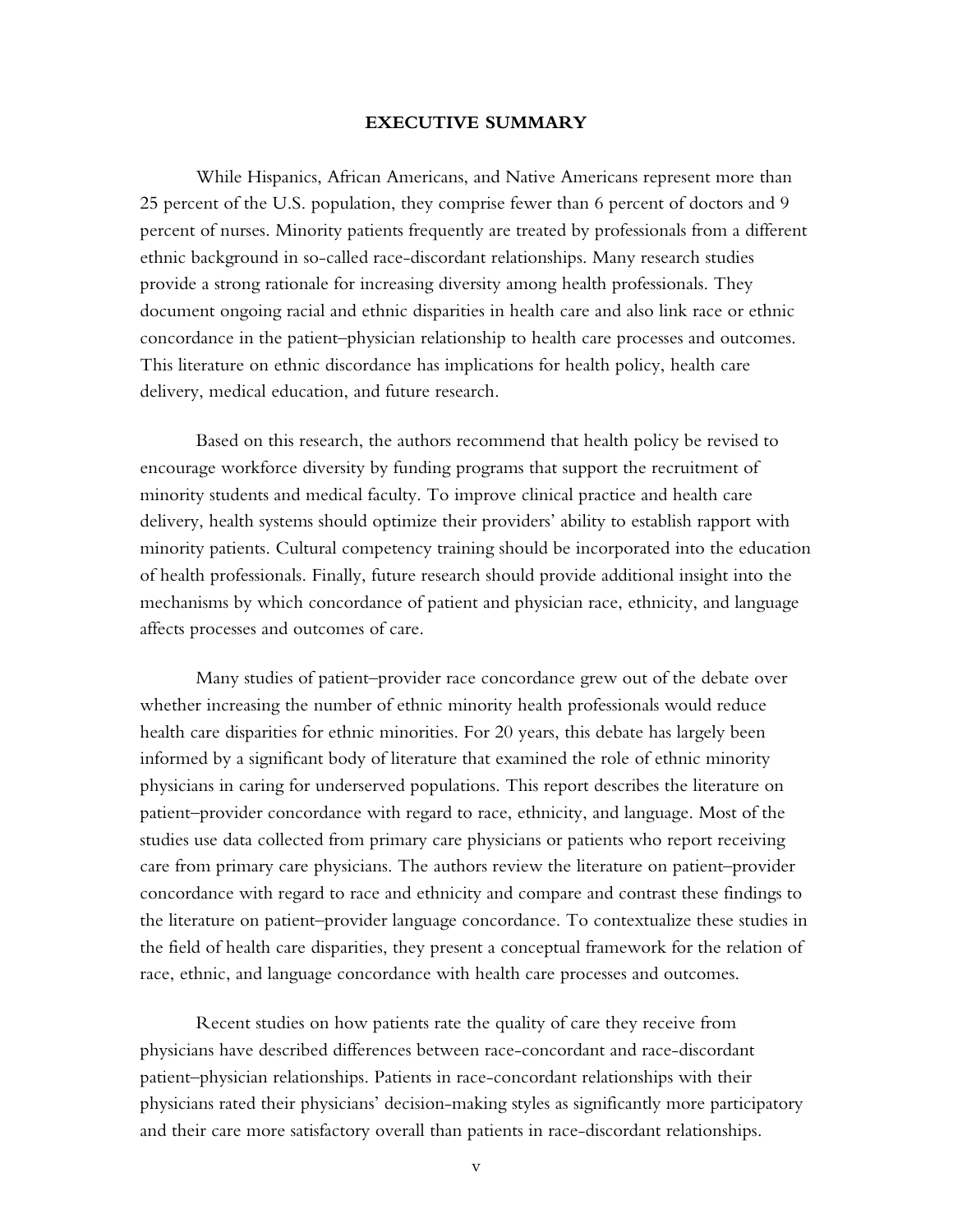A Commonwealth Fund–supported study used measures of actual communication behaviors of physicians and patients to compare patient–physician communication in raceconcordant and race-discordant relationships, and examined whether communication behaviors explain differences in patient ratings of satisfaction and participatory decisionmaking (Cooper 2003). The study found that race-concordant visits were longer and had higher ratings of patient positive affect than race-discordant visits. Patients in raceconcordant visits were also more satisfied, and rated their physicians as more participatory, regardless of the communication that occurred during the visit. The authors concluded that because the association between race concordance and higher patient ratings of care is independent of patient-centered communication, other factors such as patient and physician attitudes may mediate the relationship. They also suggested that the best strategies to improve health care experiences for ethnic minorities are to increase ethnic diversity among physicians and engender trust and comfort between patients and physicians of different races.

Few studies have examined the impact of patient–physician race concordance on health service utilization or health outcomes. There is reasonable evidence that patient– provider race concordance is associated with better patient ratings of care among adult primary care patients. There is some evidence that race concordance is associated with examples of better patient–physician communication, such as longer visits. There is also limited evidence that race concordance is associated with better health outcomes, as only one study examined this issue. It found that clinicians in race discordant relationships gave patients lower ratings of clinical improvement in only one of 15 health outcomes (Rosenheck 1995). Regardless of whether race concordance is linked to health outcomes, there is support for the notion that increasing racial and ethnic diversity among physicians will provide ethnic minority patients with more choices and better experiences with care processes, including positive affect, longer visit duration, higher patient satisfaction, and better participation in care.

Studies of concordance of other sociocultural indicators—such as language and the limited ability to speak English—may provide insight into the mechanisms of race concordance. The literature focuses on how patient–provider language concordance is related to several factors, including the use of interpreter services and health outcomes for patients with limited proficiency in English.

Collectively, this research lays the foundation for interventions that target the improvement of patient–provider relationships across racial and ethnic lines throughout the health care system. These interventions are an important strategy for eliminating racial and ethnic health disparities.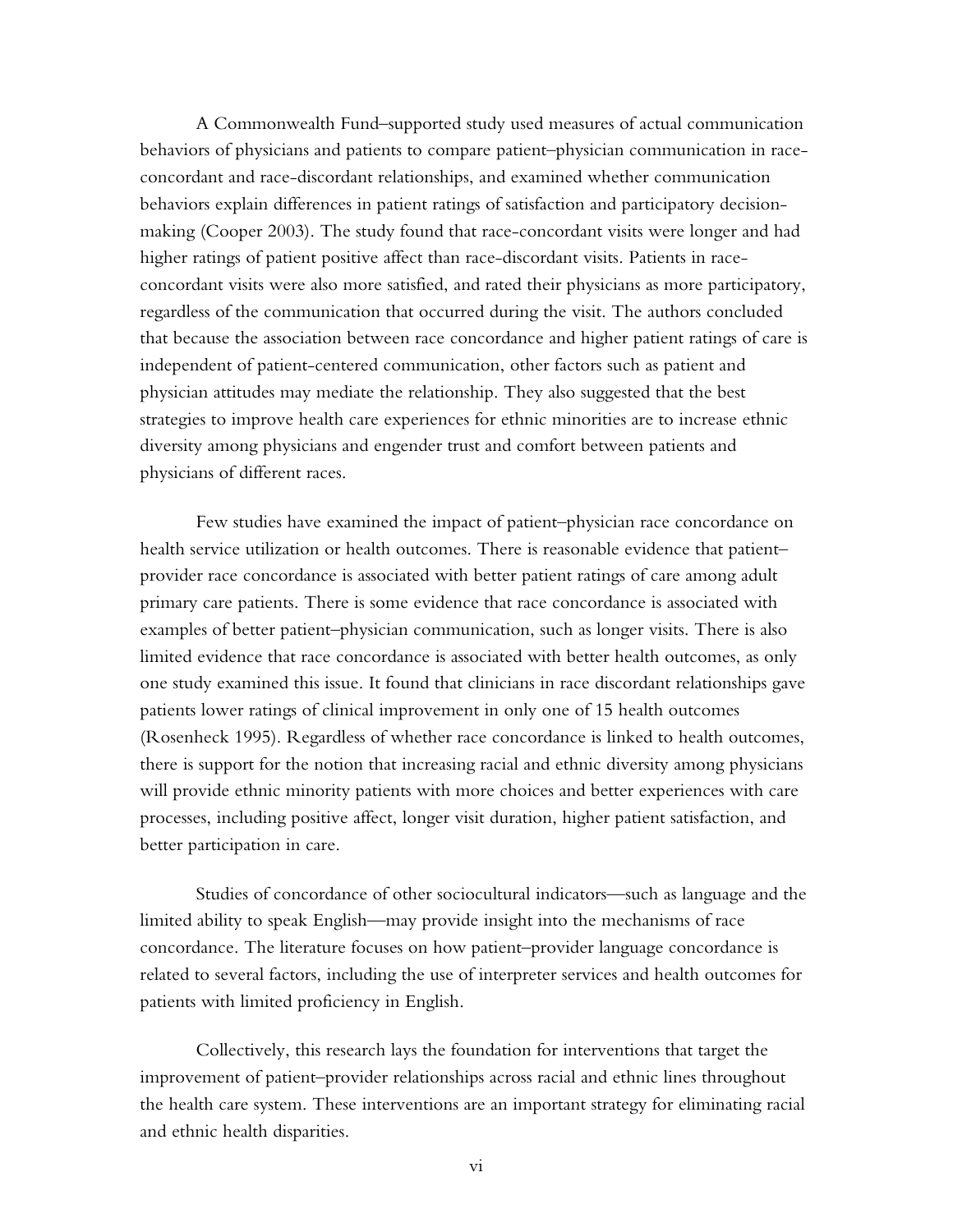# **DISPARITIES IN PATIENT EXPERIENCES, HEALTH CARE PROCESSES, AND OUTCOMES: THE ROLE OF PATIENT–PROVIDER RACIAL, ETHNIC, AND LANGUAGE CONCORDANCE**

### **Introduction**

There is a compelling body of evidence that documents racial and ethnic disparities in quality of care and health outcomes. Ethnic minority patients report less involvement in care, lower levels of trust in providers, and less satisfaction with care (Cooper-Patrick 1999, Doesher 2000, Boulware 2003, Saha 1999). The Commonwealth Fund's 2001 Health Care Quality Survey reported that compared to white patients, ethnic minority patients obtaining health care experience greater difficulty with communication and report being treated with disrespect more frequently (Collins 2002). The Institute of Medicine's report *Unequal Treatment* suggested that several aspects of the patient–physician relationship contribute to racial and ethnic disparities in health care (IOM 2003). Hispanics, African Americans, and Native Americans are under-represented among physicians and other health professionals. Accordingly, patients from these ethnic minority groups frequently are treated by professionals from a different ethnic background in what is called "racediscordant" relationships. Yet relatively few studies of disparity have focused on the potential role of this discordance between patients and providers in influencing disparities in health care quality.

The purpose of this report is to: 1) review the literature on the role of ethnic minority physicians in caring for ethnic minority and underserved populations; 2) describe studies that link patient–physician race/ethnic concordance with patient ratings of care, health care processes, and health outcomes; 3) compare and contrast results of studies of patient–provider language concordance (another sociocultural domain) with those of patient–provider race concordance; and 4) discuss implications of this work for health policy with regard to workforce diversity; clinical practice and health care delivery; education of health professionals; and future research.

### **Role of Ethnic Minority Physicians in Caring for Underserved Populations**

Most studies of patient–provider race concordance grew out of the debate over whether increasing the numbers of ethnic minority health professionals would ameliorate health care disparities for ethnic minority individuals. Over the last two decades, this debate has been largely informed by a significant body of literature that examined the role of ethnic minority physicians in caring for underserved populations. These studies have consistently shown that minority physicians are more likely to care for patients of their own race or ethnic group; practice in areas that are underserved or have health care manpower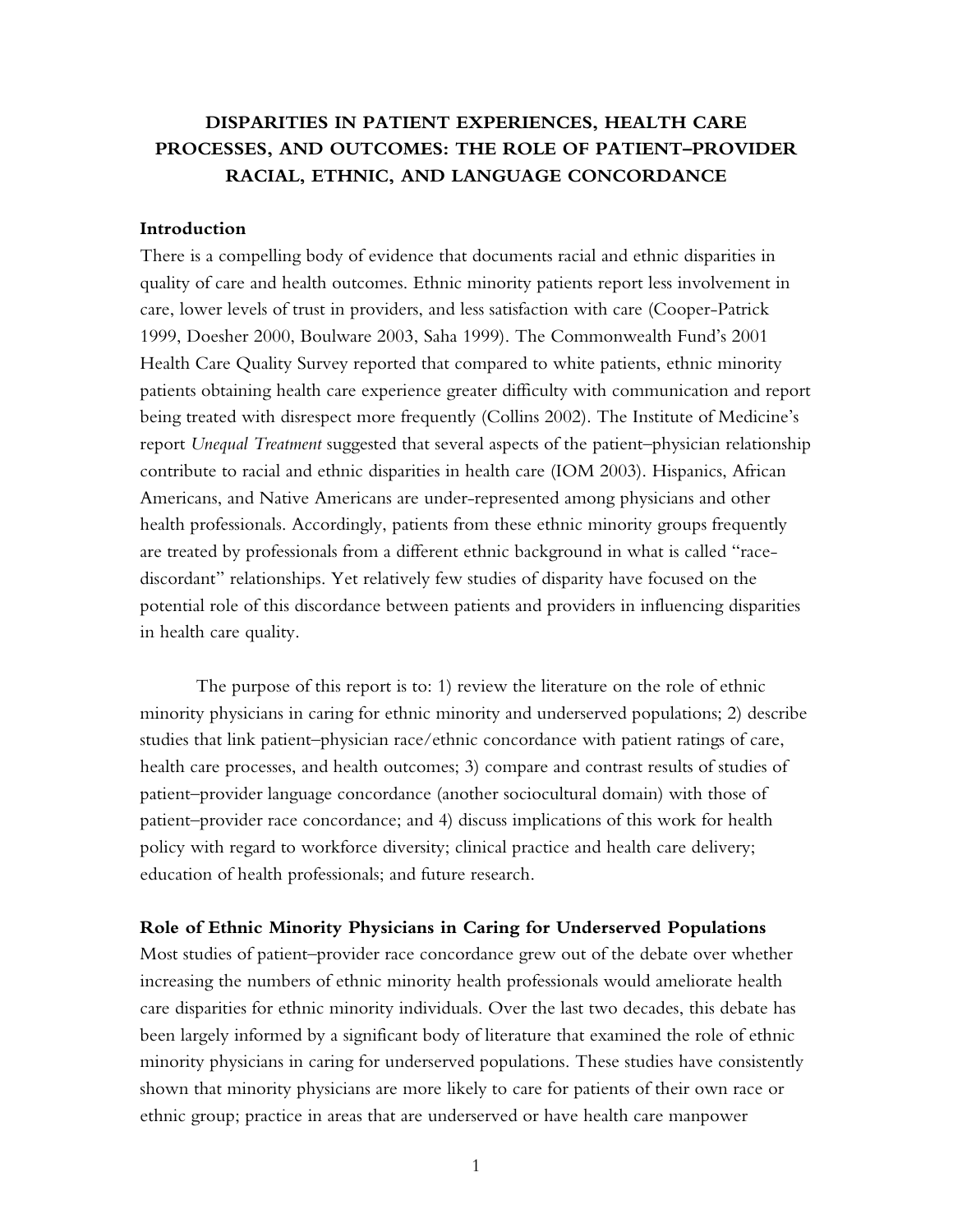shortages; care for poor patients, patients with Medicaid insurance, or no health insurance; and care for patients who report poor health status and use more acute medical services such as emergency rooms and hospital care (Keith 1985, Moy and Bartman 1995, Komaromy et al 1996, Cantor et al 1996, Xu 1997, Brotherton 2000, Murray-Garcia 2001, Rabinowitz 2000). These findings are true for physicians in practice and those in training, and for physicians caring for adults, women, and children. Most of the studies use data collected from primary care physicians or patients who report receiving care from primary care physicians. A summary of selected studies is shown in Table 1.

|                     | Study population           | <b>Main Findings</b>                                                        |
|---------------------|----------------------------|-----------------------------------------------------------------------------|
| Author, year        |                            |                                                                             |
| Keith, 1985         | UCLA medical school        | Minority physicians are more likely to:                                     |
|                     | class of 1975              | choose primary care specialties                                             |
|                     |                            | serve patients of their own ethnic group                                    |
|                     |                            | serve Medicaid recipients                                                   |
|                     |                            | work in health manpower shortage areas                                      |
| Moy & Bartman,      | Nationally representative  | Individuals receiving care from minority physicians were more likely        |
| 1995                | sample of 15,000 U.S.      | to:                                                                         |
|                     | adults                     | be ethnic minorities                                                        |
|                     |                            | be low income                                                               |
|                     |                            | have Medicaid or no insurance                                               |
|                     |                            | report worse health status and more acute service use<br>$\bullet$          |
| Komaromy et al.,    | Communities in             | Communities with high proportions of minority residents more<br>$\bullet$   |
| 1996                | California                 | likely to have shortage of physicians                                       |
|                     |                            | Black and Hispanic physicians care for more black and Hispanic<br>$\bullet$ |
|                     | 718 primary care           | patients and practice in areas where the percentage of black and            |
|                     | physicians in California   | Hispanic residents is higher than areas where majority                      |
|                     |                            | physicians practice.                                                        |
|                     |                            | Minority physicians care for more Medicaid and uninsured                    |
|                     |                            | patients than other physicians                                              |
| Cantor et al., 1996 | Physicians from several    | Minority and women physicians are more likely to serve the following        |
|                     | states                     | patient populations:                                                        |
|                     |                            | minorities                                                                  |
|                     |                            | the poor                                                                    |
|                     |                            | Medicaid recipients                                                         |
| Xu et al., 1997     | 1581 generalist physicians | Generalist physicians from underrepresented minorities<br>$\bullet$         |
|                     | from class of 1983 or      | (URMs) more likely to serve medically underserved                           |
|                     | 1984                       | populations                                                                 |
| Brotherton et al.,  | 1044 pediatricians         | URM pediatricians more likely to care for:                                  |
| 1996                |                            | minority patients                                                           |
|                     |                            | Medicaid-insured patients                                                   |
|                     |                            | uninsured patients                                                          |

# Table 1. Ethnic Minority Physicians and Care of Underserved Populations: Selected Studies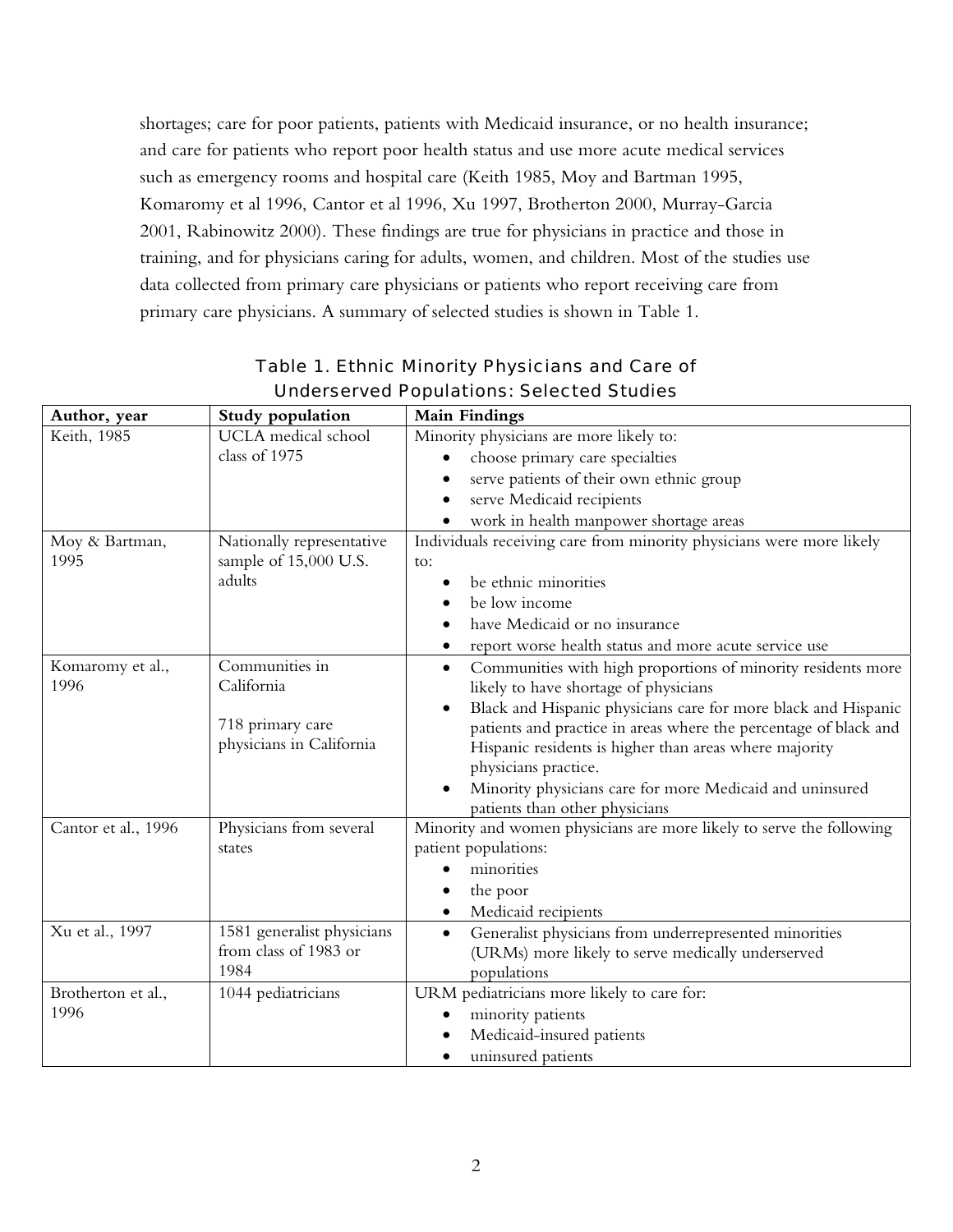| Author, year         | Study population           | <b>Main Findings</b>                                                  |
|----------------------|----------------------------|-----------------------------------------------------------------------|
| Murray-Garcia et al, | Patients of pediatric      | Minority physicians more likely to serve patients of their own        |
| 2001                 | residents                  | ethnicity regardless of language proficiencies                        |
| Rabinowitz, 2000     | 2955 generalist physicians | Predictors of providing care to underserved populations include:      |
|                      | who graduated in 1983 or   | Being URM                                                             |
|                      | 1984                       | Having participated in National Health Services Corps<br>٠            |
|                      |                            | Having a strong interest in serving underserved prior to<br>$\bullet$ |
|                      |                            | medical school                                                        |
|                      |                            | Growing up in an underserved area                                     |

Several groups of studies provide a strong rationale for increasing diversity among health professionals. These studies document ongoing racial and ethnic disparities in health care; describe the role of ethnic minority physicians in caring for underserved populations; and link race or ethnic concordance in the patient–physician relationship to health care processes and outcomes. The remainder of this policy brief is devoted to describing the literature on patient–provider concordance with regard to race, ethnicity, and language. It then discusses the implications of this literature for health policy, health care delivery, medical education, and future research.

### **Defining Concordance in the Patient–Physician Relationship**

The terms "matching," "concordance," and "congruence" have been used to indicate shared identities between patients and providers or between patients and researchers (Flaskerud 1990, Sawyer 1995). We define concordance here as "a state of agreement or harmony." There are several domains across which patients and providers may have concordance: gender, social class, age, ethnicity, race, language, sexual orientation, beliefs about roles, beliefs about health and illness, values, and actual health care decisions.

In the next several sections of this paper, we review the literature on patient– provider concordance with regard to race and ethnicity and compare and contrast these findings to the literature on patient–provider language concordance. In order to contextualize these studies in the field of health care disparities, we present a conceptual framework for the relation of race, ethnic, and language concordance with health care processes and outcomes (Figure 1).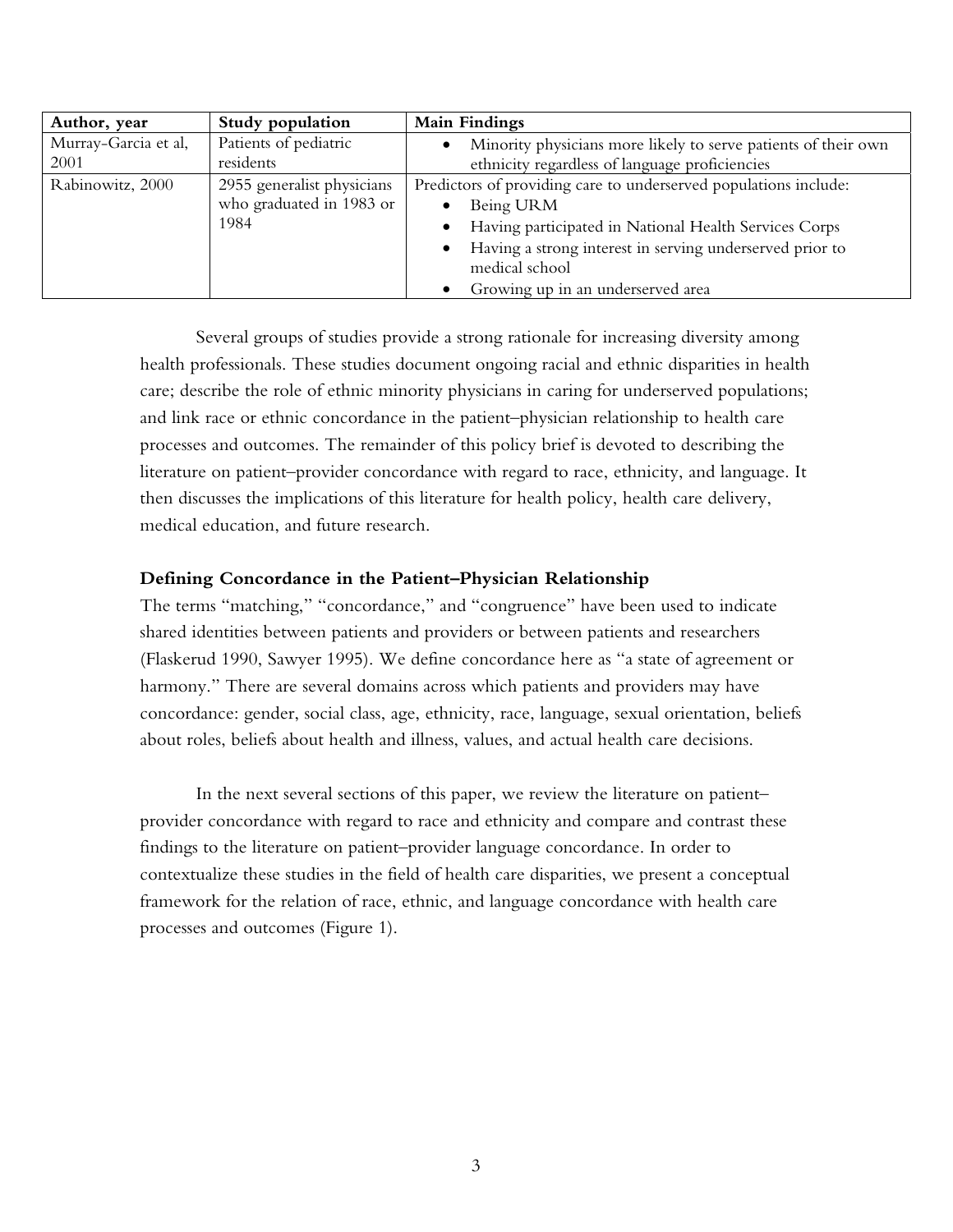

### **Race Concordance and Patient Ratings of Care Among Adults**

Recent studies on how patients rate the quality of care they receive from physicians have described differences between race-concordant and race-discordant patient–physician relationships. In a telephone survey of 1,816 adult managed care enrollees attending primary care practices in a large urban area, researchers examined the association between race or ethnic concordance or discordance and patient ratings of physicians' participatory decision-making style (Cooper-Patrick 1999). Patients in race-concordant relationships with their physicians rated their physicians' participatory decision-making styles as significantly more participatory than patients in race-discordant relationships (Figure 2). Interestingly, participatory decision-making was strongly and significantly related to satisfaction across all racial groups, suggesting that patients of all racial and ethnic groups would like physicians to allow them to participate in medical decision-making.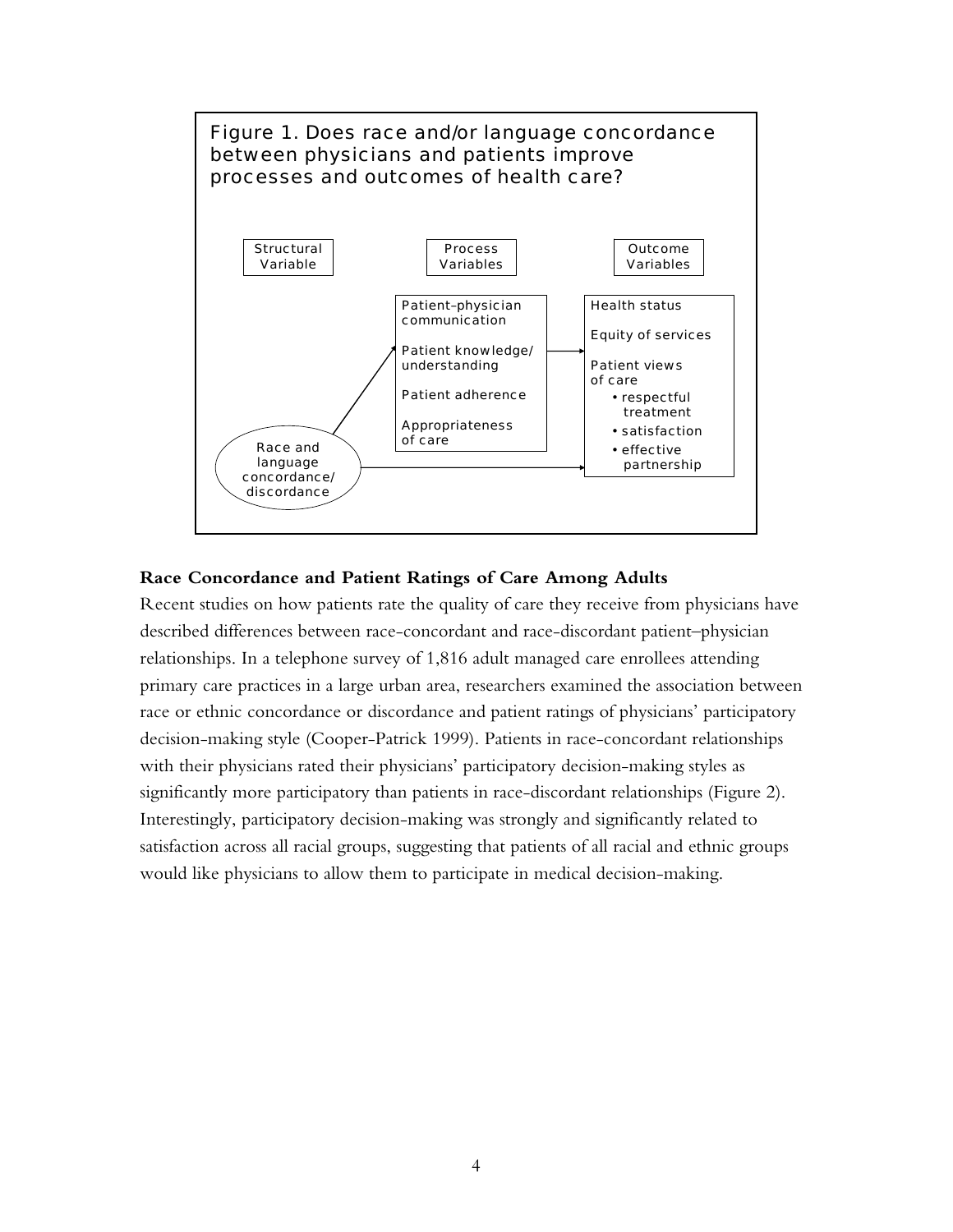

In another study of the impact of racial concordance on patients' ratings of care, researchers used data from the 1994 Commonwealth Fund's Minority Health Survey, a nationwide telephone survey of 2,201 white, black, and Hispanic adults who reported having a regular physician (Saha 1999). The Hispanic respondents were primarily of Mexican and Puerto Rican descent, and the majority of them were born in the United States. Among respondents with a regular physician, 88 percent of white respondents saw white physicians, 23 percent of black respondents saw black physicians and 21 percent of Hispanic respondents saw Hispanic physicians (Figure 3). Black respondents with black physicians were more likely than those with non-black physicians to rate their physicians as excellent overall, and excellent at treating them with respect, explaining problems, listening, and being accessible to them. Hispanic patients with Hispanic physicians were more likely than those with non-Hispanic physicians to be very satisfied with the health care overall, but not more likely to rate their physicians as excellent.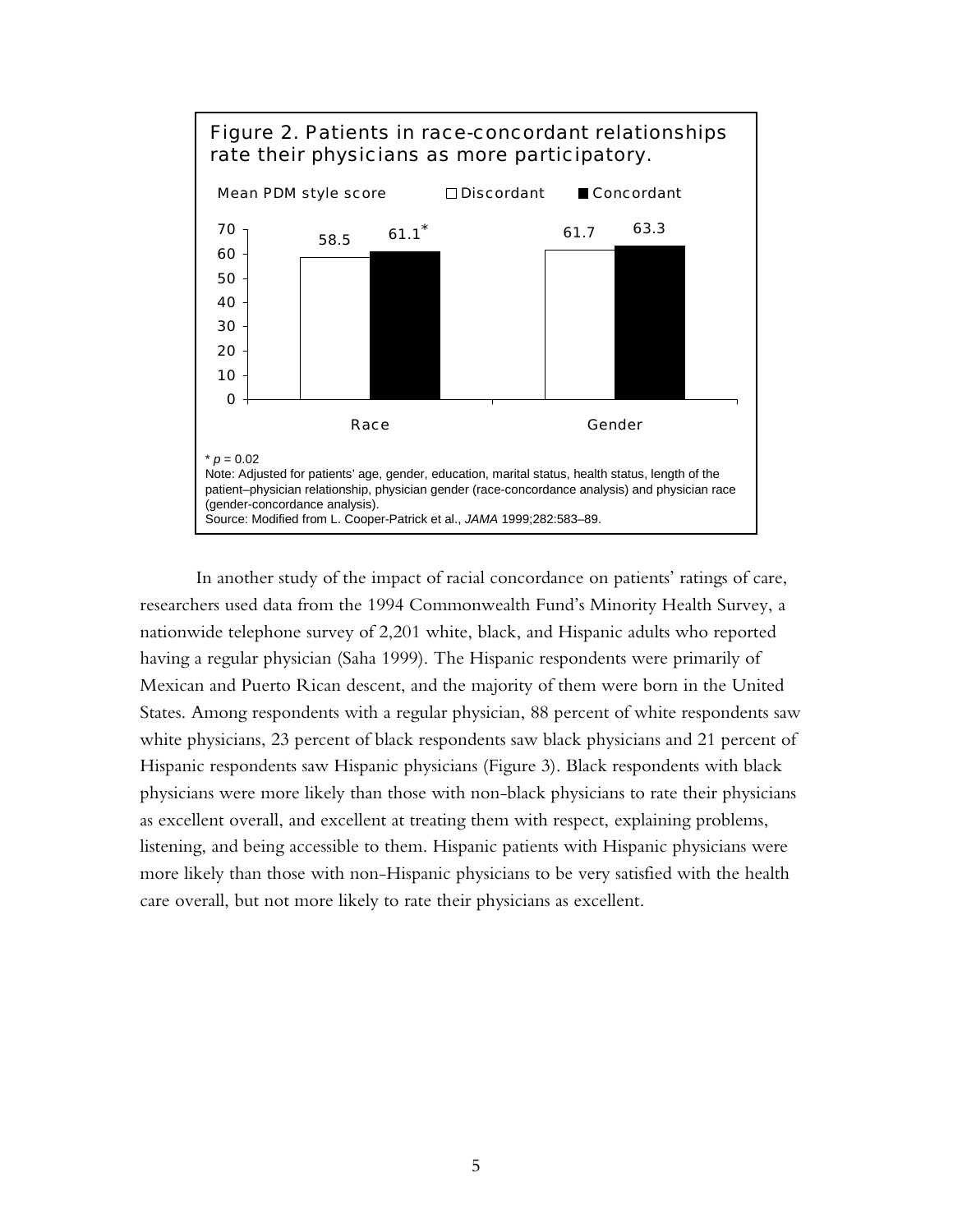

In the Detroit Area Study, researchers assessed the role of social distance or closeness (i.e., the degree to which patients and providers have shared social characteristics such as race and socioeconomic status) from health care providers in accounting for whites' higher rating of health care providers. The study showed that patient–provider racial concordance accounted for the gaps in ratings of respect and satisfaction between whites and African Americans (Malat 2001).

### **Patient Preferences for Racial and Ethnic Concordant Physicians**

Studies of patient preferences for race or language concordant providers may provide additional insights, but we are only aware of two studies that have explicitly examined patient preferences for racial/ethnic concordant physicians. One study suggests that patients prefer ethnic-concordant physicians primarily because of concerns about language and empathic treatment (Garcia 2003). Similarly, another study found that black and Hispanic Americans sought care from physicians of their own race because of personal preference and language, not solely because of geographic accessibility (Saha 2000).

### **Race Concordance and Parent Reports of Health Care of Children**

In a recent study, researchers assessed the relationship of patient–provider race concordance with processes of care for children. Stevens and colleagues completed telephone interviews with a random, cross-sectional sample of 413 parents of elementary school children, aged 5 to 12 years, enrolled in a single large school district in Southern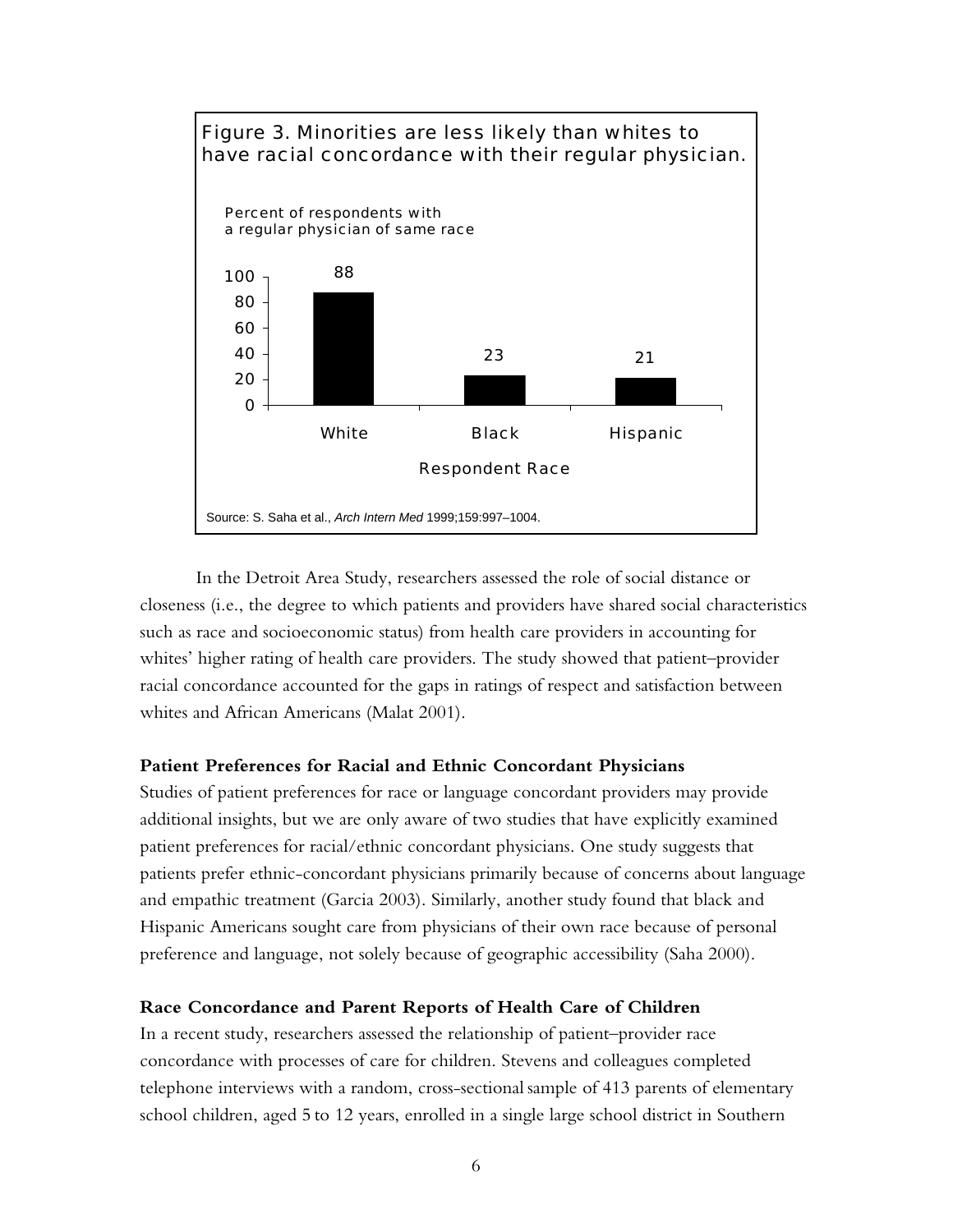California. Parents reported on their children's primary care experiences, and the responses from children in race concordant and discordant patient–provider relationships were compared. Minority parents generally reported poorer experiences than whites in several domains of primary care. But in contrast to studies among adults, patient–provider race/ethnicity concordance was not associated with parent reports of primary care experiences in this sample of children. The authors concluded that it is possible that the provider biases or patient expectations that contribute to disparities in care for adults are attenuated in the relationships involving children (Stevens 2003).

### **Race Concordance and Patient–Physician Communication**

A Commonwealth Fund–supported study is one of the first to delve deeper into the underlying mechanisms of higher adult patient ratings of care associated with race concordance. In this study, researchers used measures of actual communication behaviors of physicians and patients to compare patient–physician communication in raceconcordant and race-discordant relationships and examined whether communication behaviors explain differences in patient ratings of satisfaction and participatory decisionmaking (Cooper 2003). Cooper and colleagues conducted a brief cohort study in 16 urban primary care practices in the Baltimore and Washington, D.C., metropolitan area. Patients included 252 adults (142 African American, 110 white) receiving care from 31 physicians (18 African American, 13 Caucasian). The researchers used pre-visit and post-visit surveys to measure patient and physician demographic factors, and patient ratings of satisfaction and physicians' participatory decision-making. They also audio-taped the primary care visits and measured patient-centered communication behaviors. The study found that race-concordant visits were longer (+2.15 minutes, 95% CI 0.60–3.71) and had higher ratings of patient positive affect (+0.55 points, 95% CI 0.04–1.05) than race-discordant visits (Figure 4). Patients in race-concordant visits were also more satisfied, and rated their physicians as more participatory (+8.42 points, 95% CI 3.23–13.60). However, audiotape measures of patient-centered communication behaviors did not explain differences in participatory decision-making or satisfaction between race-concordant and discordant visits.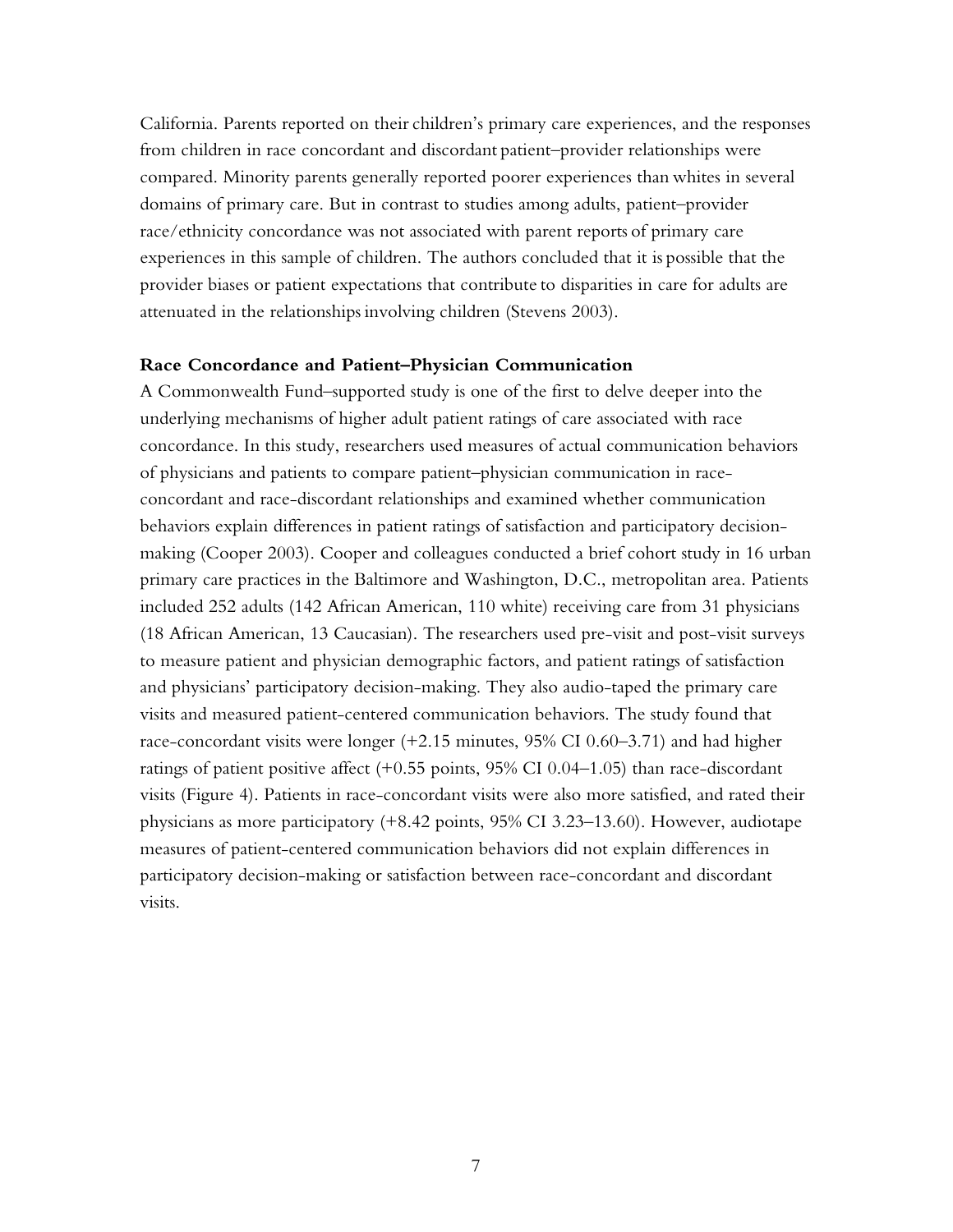

The authors concluded that because the association between race concordance and higher patient ratings of care is independent of patient-centered communication, other factors such as patient and physician attitudes may mediate the relationship. More evidence may become available regarding the mechanisms of this relationship and the effectiveness of intercultural communication skills programs. Until then, the authors suggest that probably the best strategies to improve health care experiences for ethnic minorities are to increase ethnic diversity among physicians and engender trust and comfort between patients and physicians of different races. These are not easy goals to achieve, and will certainly require continued effort and action by policy-makers and educators.

In a study of 3,743 white and 509 African American outpatients visiting 138 physicians in the Midwestern United States, Oliver and colleagues provided additional evidence that patient–provider race discordance is associated with differences in providers' use of time during clinical encounters. Specifically, they found that the physicians (who were all Caucasian) spent less time with African American patients than with white patients on planning treatment, providing health education, chatting, assessing patients' health knowledge, and answering questions (Oliver, 2001).

There is evidence that outside the United States as well, ethnic discordance in the patient–physician relationship affects communication and patient reports of care. In a study conducted in the Netherlands, researchers studied the relation of ethnic concordance with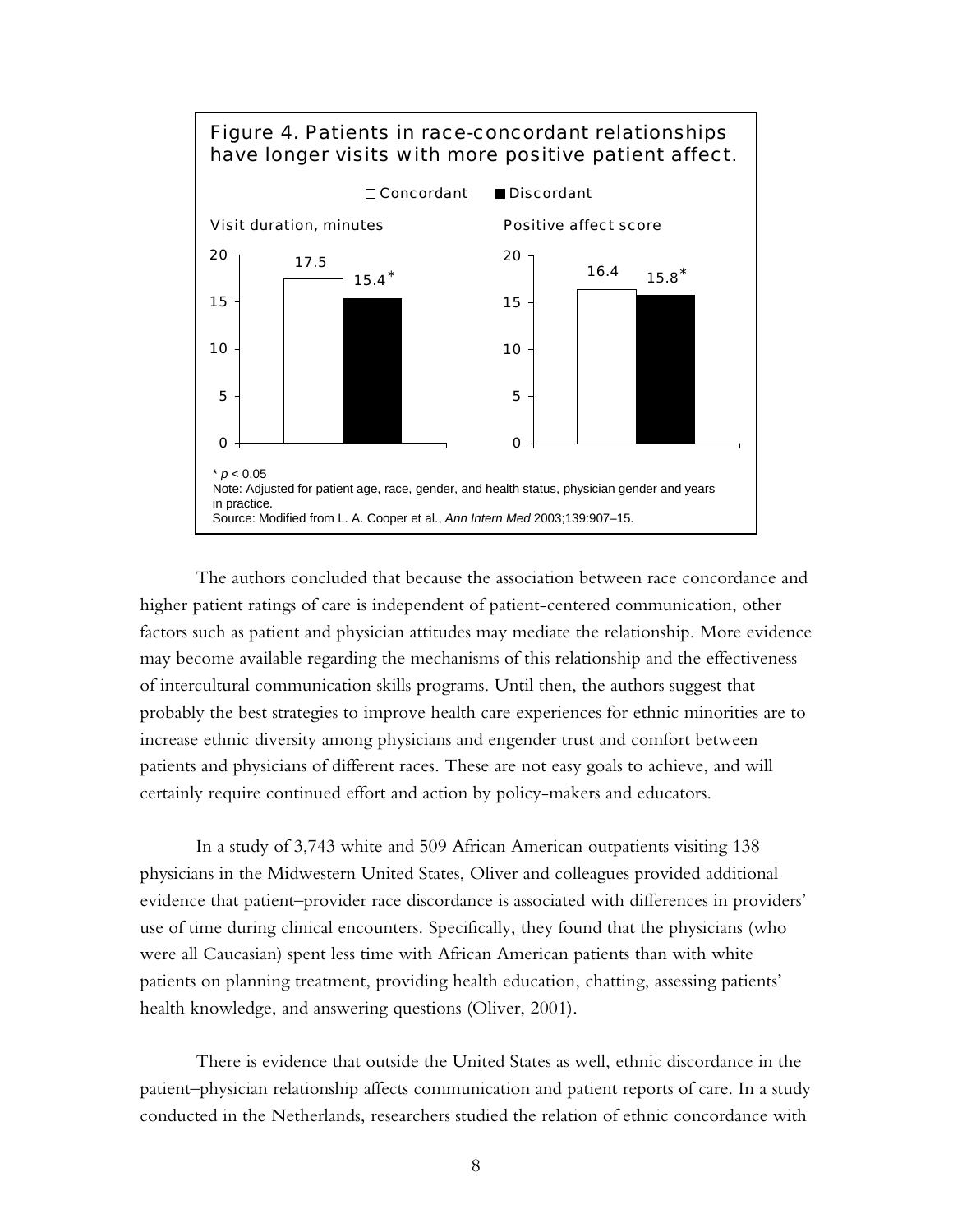patient–provider communication and ratings of care. As with the findings of Cooper and colleagues, the research showed that patient–provider ethnic discordance was associated with less social talk and less positive physician affect, lower patient ratings of mutual understanding, satisfaction with patient–physician communication and self-reported compliance, and higher rates of patient-reported problems with the physician (van Wieringen 2002).

Finally, we identified one study of race concordance and communication between pediatricians and parents of infants in the first year of life. This study used audiotapes of well baby visits to show that communication problems attributed to race discordance diminish over time when there is continuity in the patient–provider relationship. Specifically, this study showed that parents in race-discordant relationships initially disclosed psychosocial topics to their child's physician at lower rates than parents in raceconcordant relationships, but this improved over one year (Wissow 2003).

### **Race Concordance, Technical Quality of Care, and Health Outcomes**

Few studies have examined the impact of patient–physician race concordance on health service utilization; health outcomes; or on quality of care domains other than patientcenteredness (for example, on the technical quality of providers and the appropriateness of care). These studies either examined limited settings or populations, or focused on specific clinical conditions. One study examined the relationship between race concordance and the test-ordering behavior of physicians in hospital settings. Using data from the Cooperative Cardiovascular Project, a study of Medicare beneficiaries hospitalized for acute myocardial infarction in 1994–1995, researchers found that black patients had lower rates of catheterization than white patients within 60 days of acute myocardial infarction, regardless of whether their physician was white or black (Chen 2001).

Another study explored the effect of the pairing of veterans' and clinicians' race on the process and outcome of treatment for war-related post-traumatic stress disorder (PTSD). Data was obtained on the assessment of 4,726 white and black male veterans during admission to the PTSD Clinical Teams program of the Department of Veterans Affairs, as well as on the race and other characteristics of their 315 primary clinicians. Whether treated by black or white clinicians, black veterans had poorer attendance than white veterans, seemed less committed to treatment, received more treatment for substance abuse, were less likely to be prescribed antidepressant medications, and showed less improvement in the control of violent behavior. Pairing of white clinicians with black veterans was associated with lower program participation on four of the 24 measures, and with lower improvement ratings on one of 15 measures (Rosenheck 1995).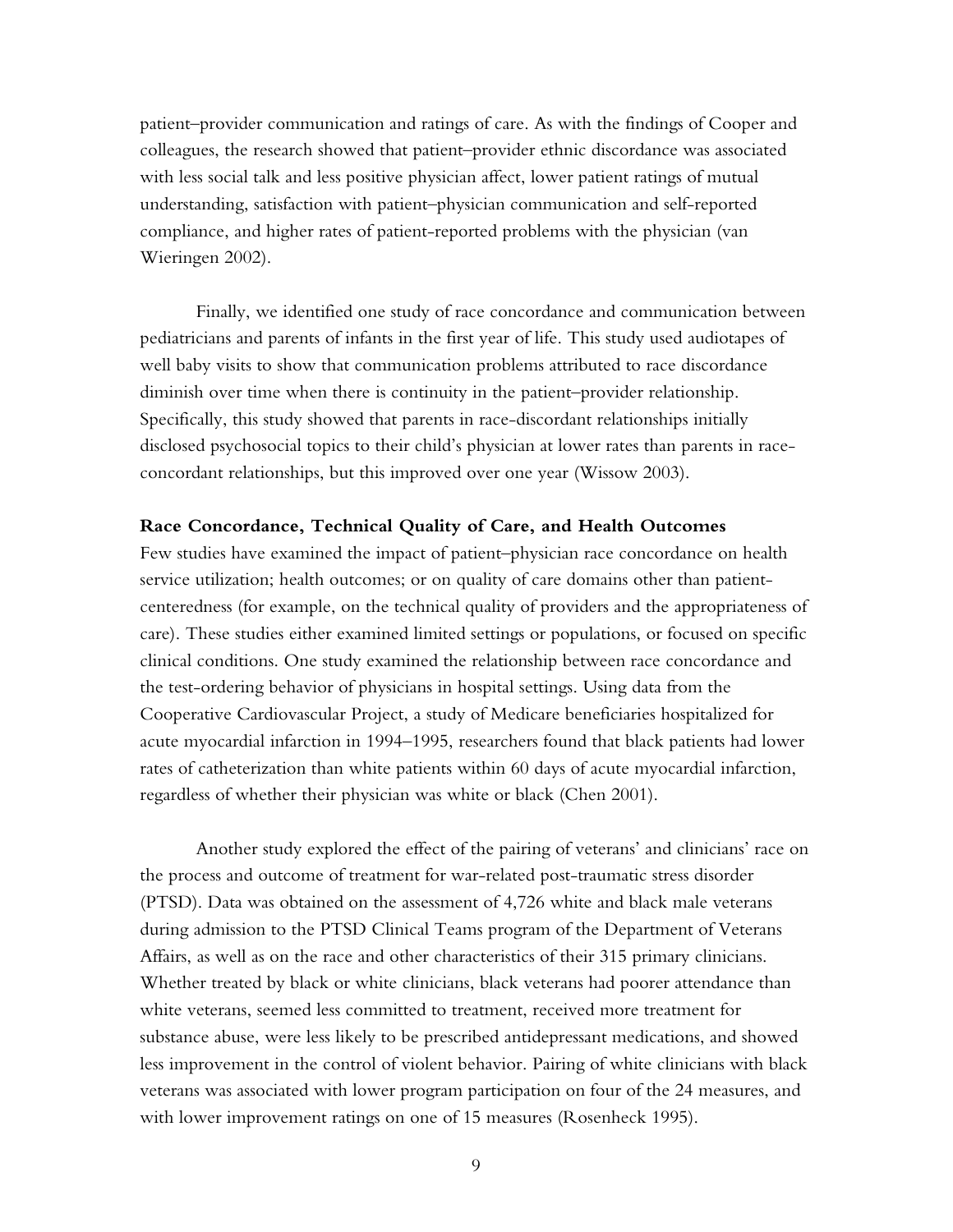In summary, there is reasonable evidence that patient–provider race concordance is associated with better patient ratings of care among adult primary care patients. There also is some evidence that race concordance is associated with examples of better patient– physician communication, such as longer visits with more positive patient and physician emotional tone. We are only aware of one study that examined the relation of race concordance to patient adherence; this study showed a positive relationship, but adherence was assessed only by patient self-report (van Wieringen 2002).

Studies that link race concordance to improved health status and to care that is free of disparities would make a compelling case for removing racial gaps. Relatively few studies, however, link patient–provider race concordance to receiving health services or quality of care domains other than patient-centeredness; these studies show inconsistent results. There is also limited evidence that race concordance is associated with better health outcomes, as we are only aware of one study that examined this issue. It found that clinicians in race discordant relationships gave patients lower ratings of clinical improvement in only one of 15 health outcomes (Rosenheck 1995).

Regardless of whether race concordance is linked to health outcomes, there is support for the notion that increasing racial and ethnic diversity among physicians will provide ethnic minority patients with more choices and better experiences with care processes, including positive affect, longer visit duration, higher patient satisfaction, and better participation in care. Physicians and patients believe visit duration is important to higher quality of care (Wiggers 1997). Positive affect and participatory decision-making, both associated with race concordance, have been linked to patient adherence, continuity of care and better clinical outcomes (Hall 1998, Hall 2002, Kaplan 1996, Stewart 1995). The longitudinal study of mothers and newborns, described earlier, suggests that some of race discordance's negative impact on communication can be ameliorated by ongoing, continuous relationships (Wissow 2003).

#### **Language Concordance**

Studies of concordance of other sociocultural indicators may provide insight into the mechanisms of race concordance and how it affects patient ratings of care, patient– provider communication, other health care processes and health outcomes. One example of a sociocultural indicator is language. About 19 million people in the United States speak limited English. Language barriers consistently have had a negative impact on health care processes and patient ratings of care (Todd 1993, David 1998, Enguidanos 1997, Crane 1997, Baker 1998, Carrasquillo 1999, Derose 2000). The literature focuses on the relation of three factors—patient–provider language concordance, use of interpreter services, and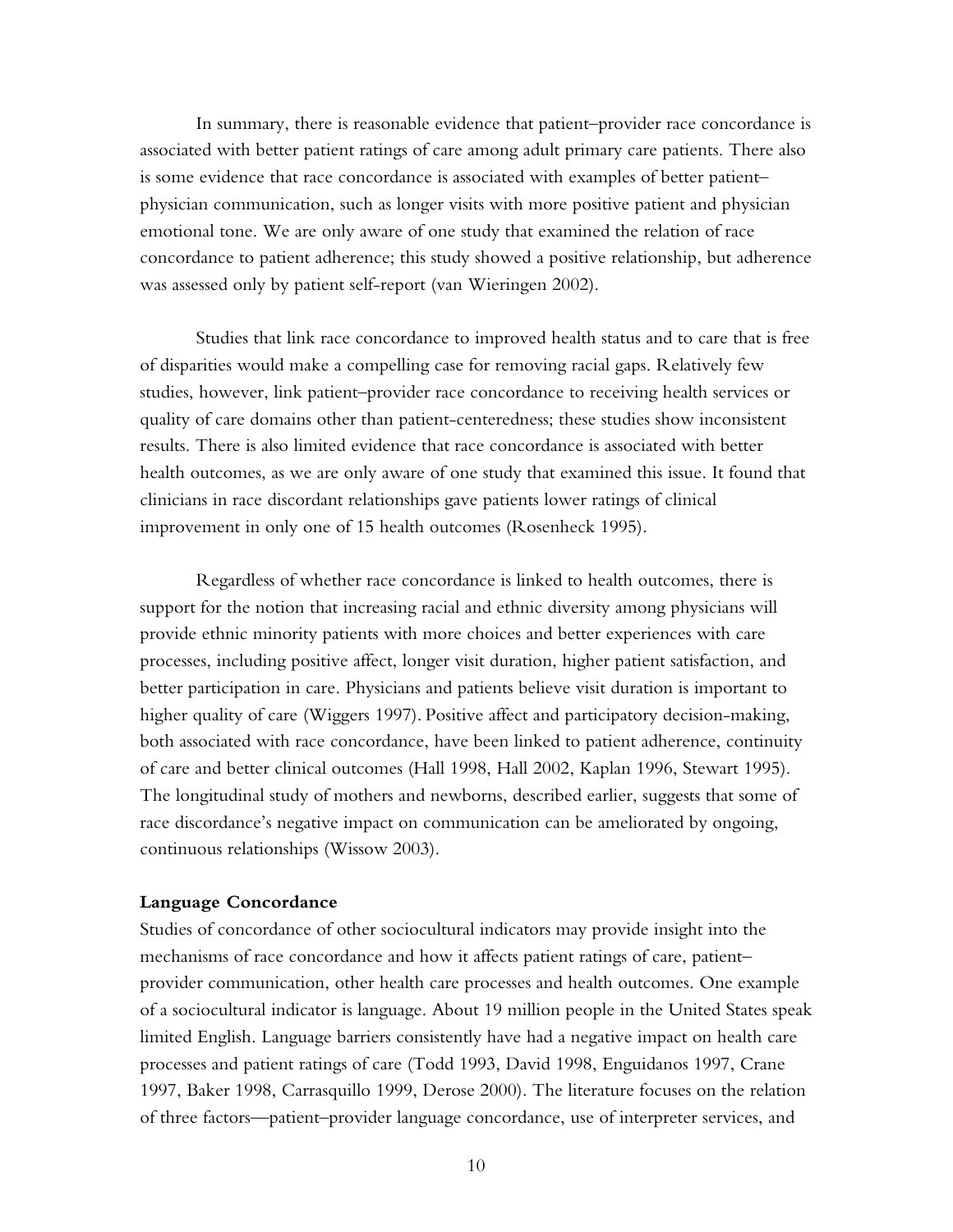physician language training—with patient ratings of care, health care processes, and health outcomes for patients with limited English proficiency.

One study showed that Hispanic patients who were proficient in English were more likely to have physicians explain the side effects of medication to them and were more likely to be satisfied with their care than patients who spoke limited English. Patients less proficient in English were more likely to have had a mammogram in the preceding two years; the authors speculated that test ordering may replace dialogue in languagediscordant encounters (David 1998).

In a study of native Spanish-speaking and English-speaking Latino patients presenting to a public hospital with non-urgent problems, patients who said they did not need an interpreter rated their understanding of their disease as good to excellent 67 percent of the time, compared with 57 percent of those who used an interpreter, and 38 percent of those who thought an interpreter should have been used (P<.001). Ranked by understanding of treatment, the figures were 86 percent, 82 percent, and 58 percent, respectively (P<.001) (Figure 5) (Baker 1996). When the ability to understand diagnosis and treatment was measured objectively, however, the differences among these groups were smaller and generally not statistically significant. The authors concluded that language concordance and the use of an interpreter greatly affected patients' perception of their disease, and yet a high proportion of Latino patients, regardless of self-reported language ability, had poor knowledge of their diagnosis and recommended treatment (Baker 1996).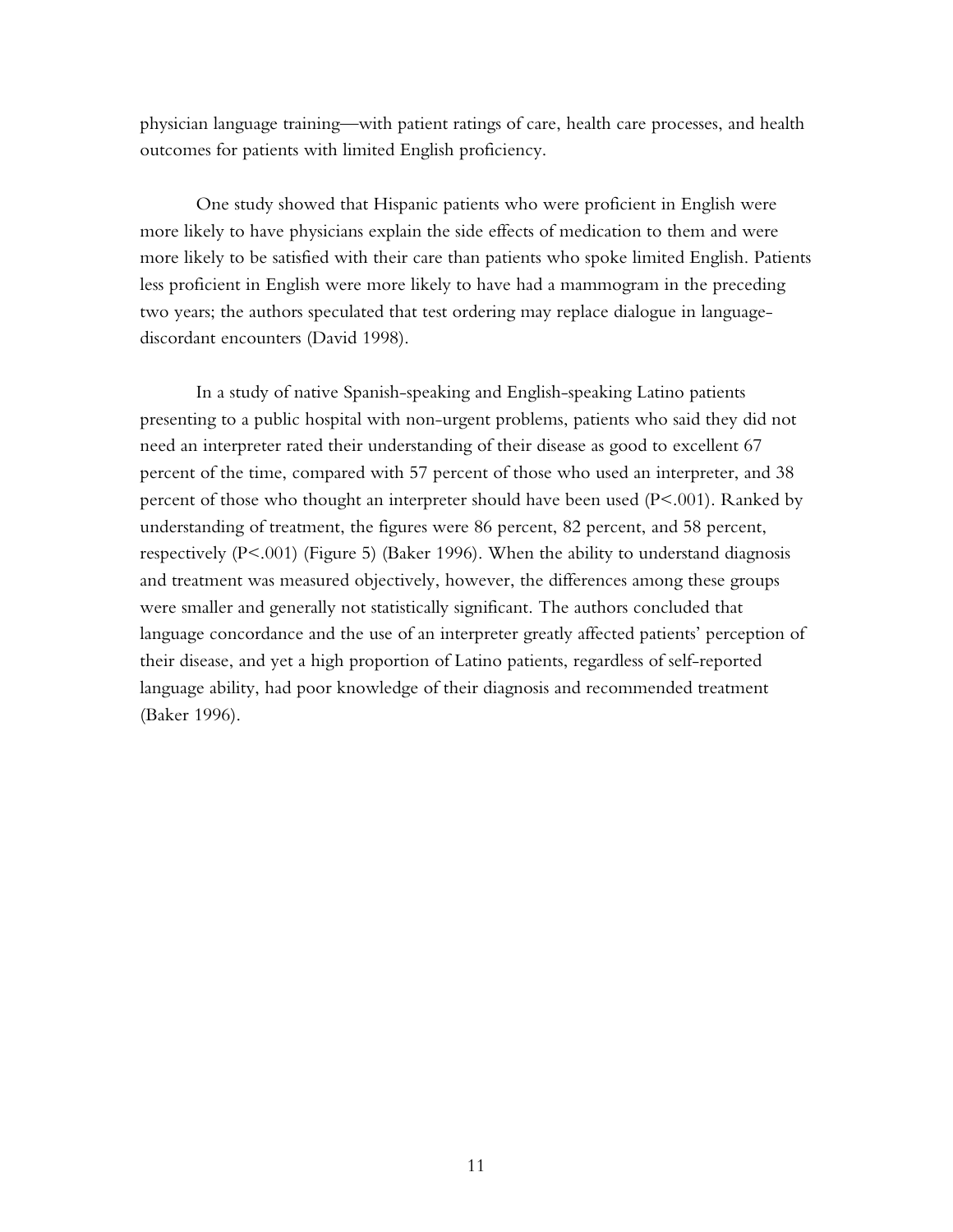

Language concordance between patient and physician was found to significantly affect appointment-keeping and improved medication adherence among Latino outpatients with asthma (Manson 1988). In another study, Spanish-speaking Latinos with language concordant physicians asked more questions and had greater recall of recommendations than their counterparts seen by non-Spanish speaking clinicians (Seijo 1991).

Several studies explore the potential role of trained interpreters in eliminating communication gaps for patients in language-discordant relationships with their providers. One study of well baby care visits was a randomized clinical trial of two language services: "proximate-consecutive" interpretation (control) and remote-simultaneous" interpretation (experimental). In remote-simultaneous interpretation, the interpreters are linked, through standard communication wires, from a remote site to headsets worn by the clinician and patient. In contrast, proximate-consecutive interpretation is a traditional method that involves an interpreter being physically present at the interview, interpreting consecutively. Researchers found fewer inaccuracies in the utterances of the physician and mother in the experimental visits compared with the control visits. Mothers and physicians who used the remote-simultaneous service rated the service significantly better than mothers and physicians who used the proximate-consecutive interpretation service. The authors concluded that using remote-simultaneous interpretation to improve the quality of communication in language-discordant encounters held promise for enhancing the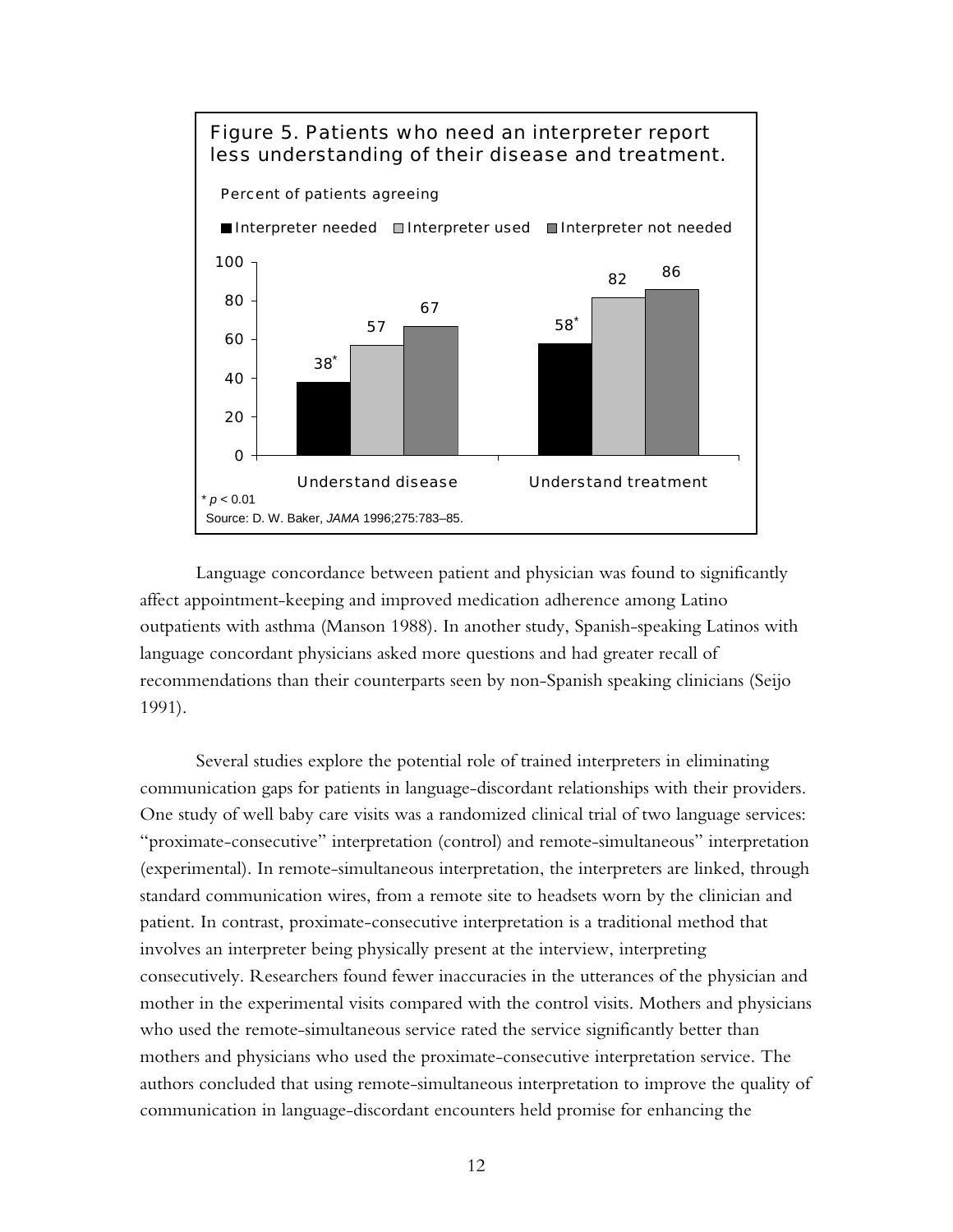delivery of medical care to non-English-speaking patients in the United States (Hornberger 1996).

In a two-year study of 4,380 adults continuously enrolled in a staff model health maintenance organization, researchers examined whether professional interpreter services increased the delivery of health care to patients who spoke limited English. Study subjects either used comprehensive interpreter services or were randomly selected into a comparison group composed of 10 percent of all other eligible adults. The authors found that the use of several clinical services increased significantly in the interpreter group compared to the control group. After professional interpreter services were introduced, there was a significant reduction in disparities in the rates of fecal occult blood testing, rectal exams, and flu immunization between Portuguese and Spanish-speaking patients and a comparison group. The authors concluded that professional interpreter services can increase delivery of health care to limited-English–speaking patients (Figure 6) (Jacobs 2001).



In yet another study of interpreter services involving English- and Spanishspeaking adult patients presenting for acute care of non-emergency medical problems, researchers examined the effect of Spanish interpretation methods on patient satisfaction (Lee 2002). Identical overall satisfaction with a visit was reported by both English-speaking patients and by "language-concordant" patients (defined as Spanish-speaking patients seen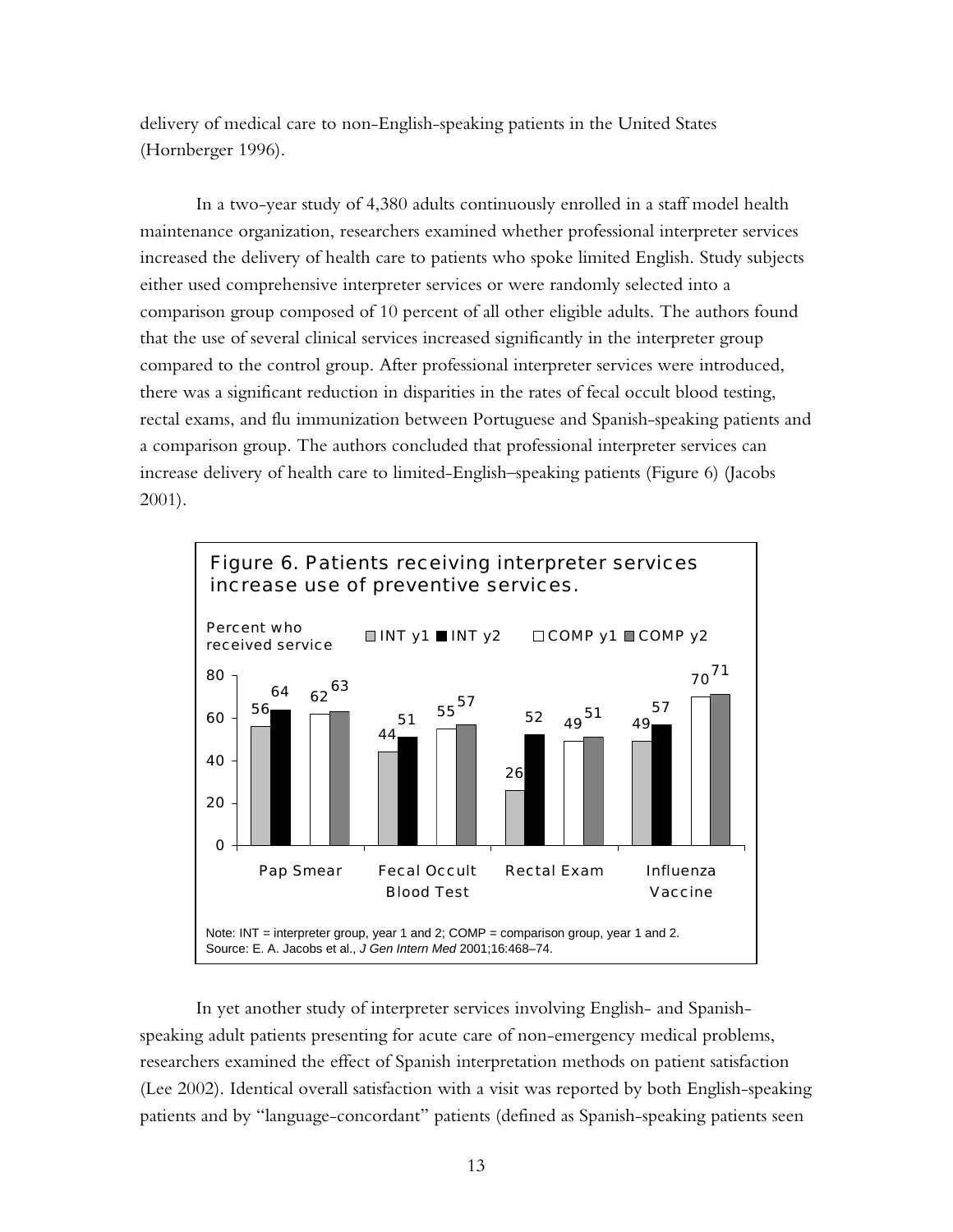by Spanish-speaking providers and patients using AT&T telephone interpreters). But patients who used family or ad hoc interpreters were significantly less satisfied (Figure 7). The authors concluded that by avoiding the use of untrained interpreters, clinics that served a large population of Spanish-speaking patients could enhance patient satisfaction.



One study of pediatricians and their patients in a hospital outpatient clinic examined the frequency, type, and potential clinical consequences of errors in medical interpretation (Flores 2003). Researchers audio-taped and transcribed pediatric encounters in which a Spanish interpreter was used. For each transcript, they categorized each error in medical interpretation and determined whether errors had a potential clinical consequence. Almost 400 interpreter errors were noted, with an average of 31 errors per encounter. The most common error type was omission (52%), followed by false fluency (16%), substitution (13%), editorialization (10%), and addition (8%). More than half of all errors had potential clinical consequences. Errors committed by ad hoc interpreters were significantly more likely to be errors of potential clinical consequence than those committed by hospital interpreters. Errors of clinical consequence included: 1) omitting questions about drug allergies; 2) omitting instructions on the dose, frequency, and duration of antibiotics and rehydration fluids; 3) adding that hydrocortisone cream must be applied to the entire body, instead of only to a facial rash; 4) instructing a mother not to answer personal questions; 5) omitting that a child was already swabbed for a stool culture; and 6) instructing a mother to put amoxicillin in both ears for treatment of otitis media.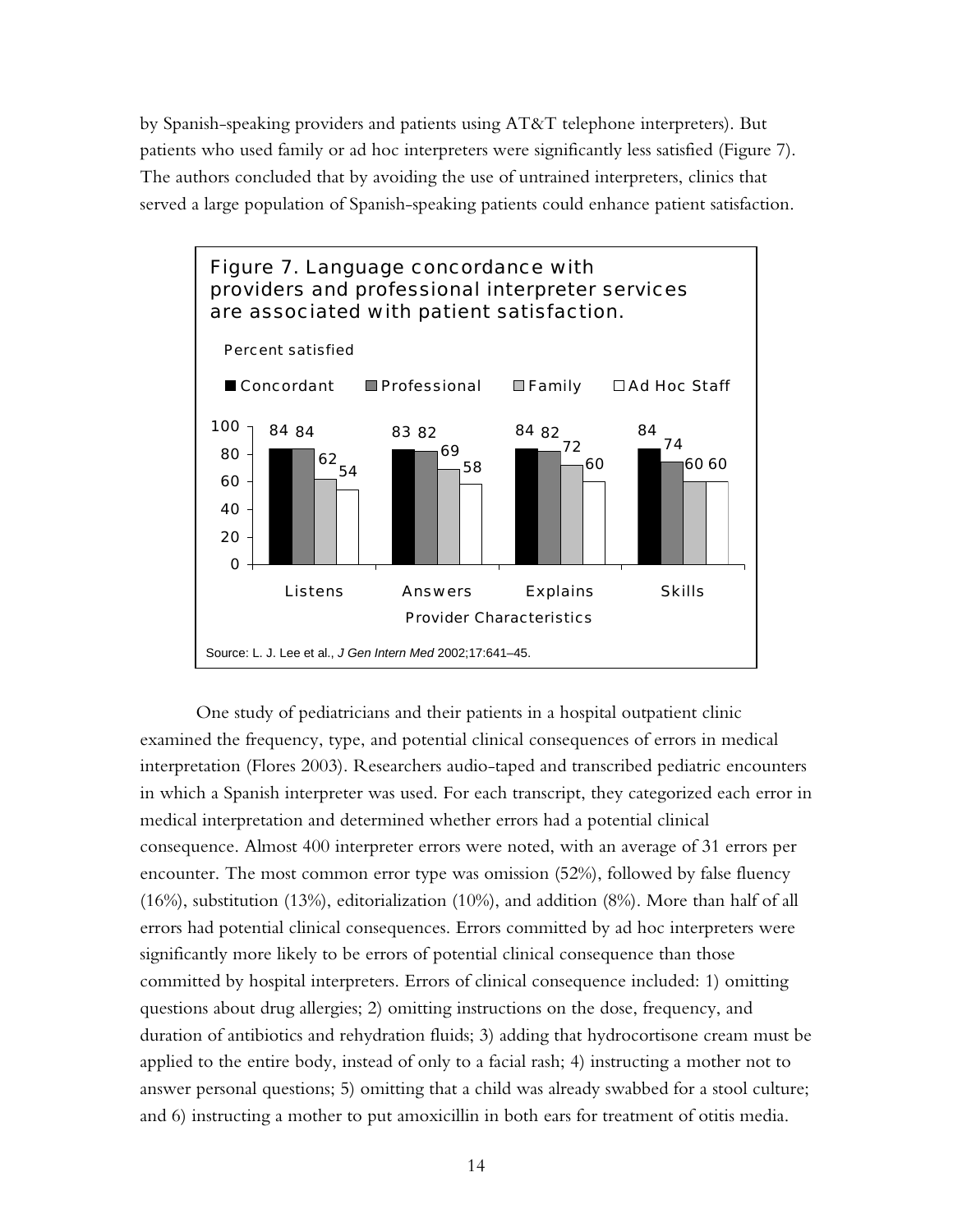The authors conclude that errors in medical interpretation are common, that errors of omissions are most frequent, that most errors have potential clinical consequences, and those committed by ad hoc interpreters are significantly more likely to have potential clinical consequences than those committed by hospital interpreters.

We were only able to identify one study that examined the impact of physician language training in Spanish on patient reports of care. Mazor and colleagues studied whether a 10-week course in medical Spanish language and cultural awareness that was given to pediatric emergency department physicians increased the patient satisfaction of families that only spoke Spanish. They found that physicians used a professional interpreter less often in the post-intervention period; post-intervention families also were significantly more likely to strongly agree that "the physician was concerned about my child," "made me feel comfortable," "was respectful," and "listened to what I said."

Finally, we identified only one study that examined the relation of patient– physician language concordance with patient health status. Perez-Stable and colleagues conducted a study of 226 general medicine patients who had hypertension or diabetes. They found that physician–patient language concordance was significantly tied to better functioning on each of four overall self-reported health status scales (physical functioning, psychological well-being, health perceptions, and pain) and to six of 10 subscales (anxiety, depression, current health, health distress, effects of pain, and pain severity) (Perez-Stable 1997). In this study, however, language concordance was not significantly associated with patient satisfaction or health service utilization.

#### **Do Language and Race Concordance Share Common Mechanisms?**

Studies of patient–provider language concordance suggest that shared language background, use of interpreter services, and language training for health professionals are promising strategies for improving the quality of care and lowering disparities in care for patients who speak limited English. The findings from studies of race concordant patient– provider relationships are similarly intriguing. Improved communication has been more clearly linked to language concordance than to race or ethnic concordance. Better patient ratings of interpersonal care in language concordant relationships, however, may share similar mechanisms with better ratings of care in race-concordant relationships. Potential explanations of the higher patient ratings of care in race-concordant patient–physician relationships include more shared cultural values, beliefs, and life experiences, as well as physicians' demonstration of greater cultural sensitivity and empathy regarding the needs of their patients.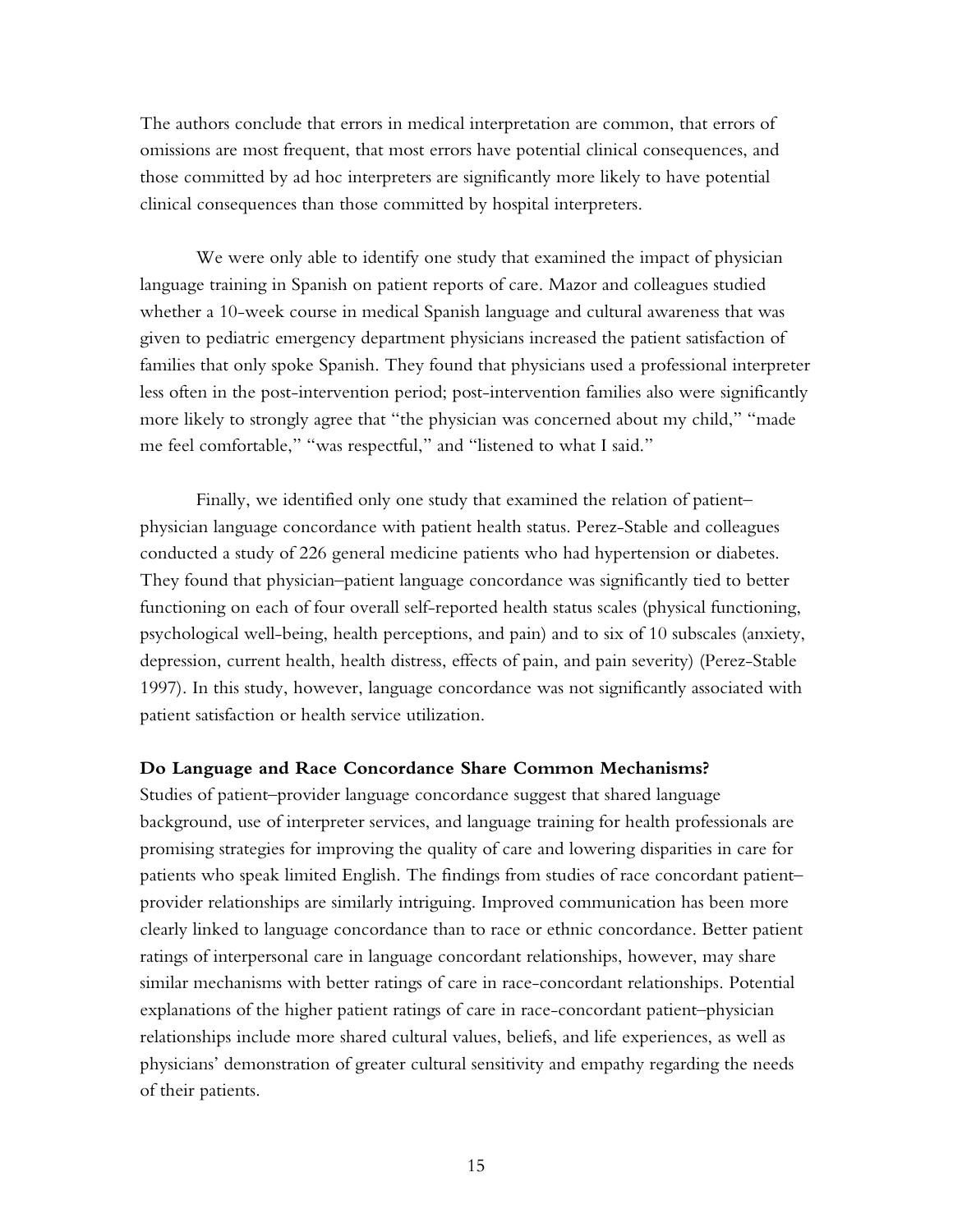### **Conclusions and Recommendations**

In the section below, we describe the implications of race and language concordance studies for health policy regarding workforce diversity; clinical practice and health care delivery; the education of health professionals; and future research.

*Health Policy Regarding Workforce Diversity.* While African Americans, Hispanic Americans, and Native Americans represent more than 25 percent of the U.S. population, they comprise fewer than 9 percent of nurses, 6 percent of physicians, and only 5 percent of dentists. As the U.S. population becomes increasingly ethnically diverse, a variety of efforts are being initiated to create a more ethnically diverse health care workforce that reflects that diversity. The literature on race and language concordance can help to inform these efforts. There already is strong evidence that ethnic minority physicians are more likely to provide care for ethnic minority and socioeconomically disadvantaged patients. There is a strong link between race and ethnic concordance (and language concordance) and the quality of patient–physician communication, other health care processes, and some patient outcomes. This link makes it all the more important to increase ethnic diversity among health professionals, enabling ethnic minorities to have improved access to care and better experiences with health care.

Federal funding should be provided to support the recruitment and retention of students and medical faculty from underrepresented minorities, and to encourage physicians from diverse backgrounds to practice in medically underserved urban and rural areas. This funding can be channeled through the National Institutes of Health (career development awards for underrepresented minorities), the Indian Health Service, the Centers for Disease Control Office of Minority Health, and the Health Services and Resources Administration (Title VII and VIII Health Professions Training Grants, National Health Services Corps, Centers of Excellence Program). These programs should include, but not be limited to, scholarship and loan repayment programs and institutional resources to increase diversity. Programs should include outreach, mentoring, and tutoring at all educational levels—including elementary and high school and college—to encourage students from underrepresented minorities to pursue careers in science and health. Federal and state legislation should support the consideration of race and ethnicity in determining admission to institutions of higher education.

*Clinical Practice and Health Care Delivery.* Studies of race concordance between patients and physicians have important implications for organizational and health system interventions that reduce racial and ethnic health care disparities. We recommend that health care system administrators organize the delivery of services to optimize providers'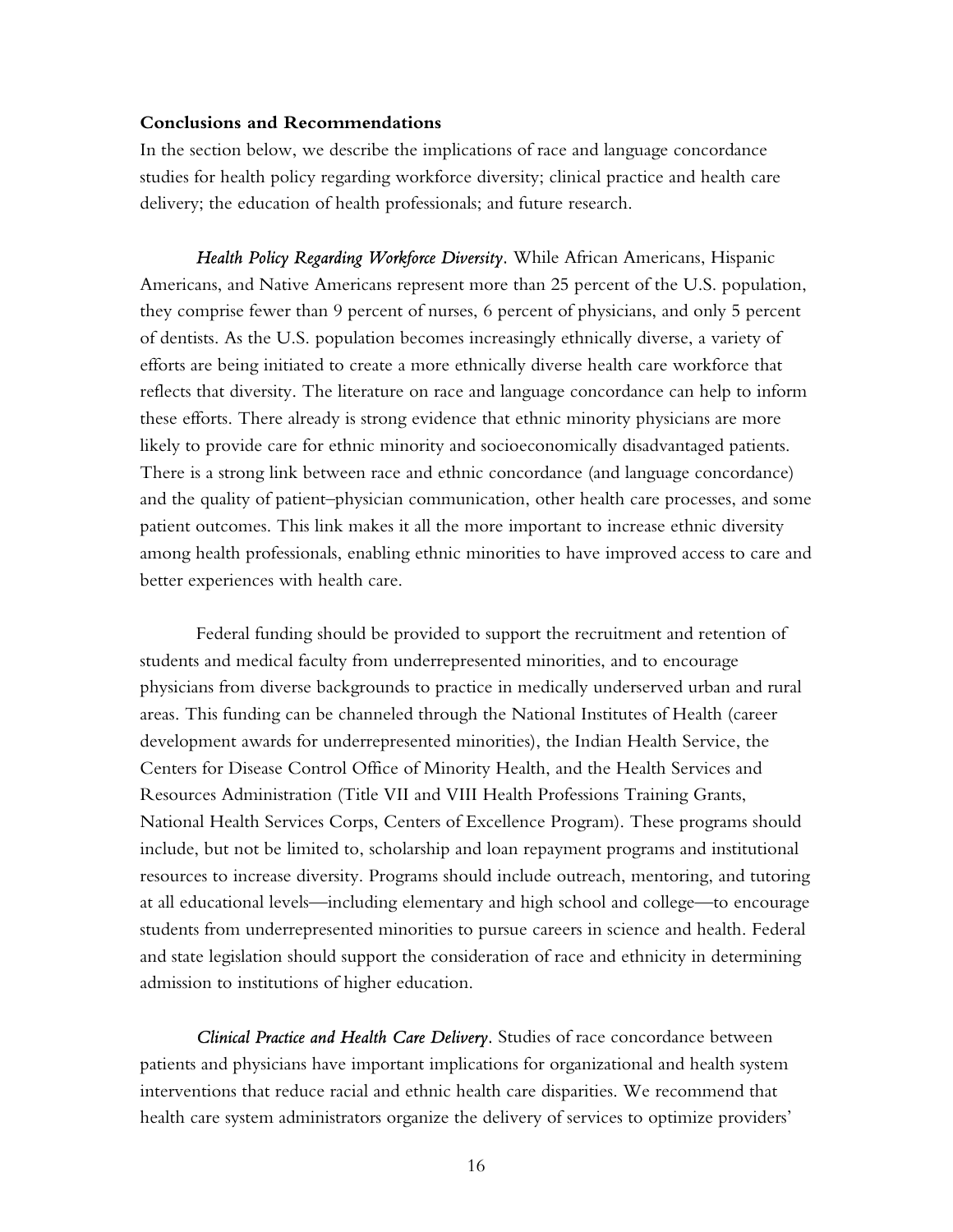ability to establish rapport and continuity in their relationships with ethnic minority patients. Such changes might include the provision of adequate time and appropriate scheduling of follow-up visits for patients; incentives for providers to deliver high quality care to ethnic minority patients; and professional interpreter services to reduce medical errors, improve quality of preventive care, and improve patient ratings of care and health status. Health plans that receive federal funding and that serve many patients with limited English proficiency should cover the costs of these interpreter services.

*Education of Health Professionals.* Studies of race and ethnic concordance identify several important areas that should be included in provider cultural competence training programs. These areas are: communication skills (relationship-building through establishment of rapport, handling of emotional issues, and incorporation of shared decision-making skills); language skills (through use of interpreters and/or language training); and awareness of biases and stereotypes (as manifested by less positive affect in race-discordant relationships). Cultural competency training should be incorporated into the education and professional development of health care professionals at all levels of training. Specifically, medical schools and residency programs should make curricular changes that ensure students and house staff acquire the appropriate knowledge, attitudes and skills. Organizations such as the American Association of Medical Colleges and accreditation bodies (LCME and AGGME) have already established educational objectives related to cultural competence. We recommend, however, that these organizations work together with medical educators and researchers to develop and disseminate guidelines for educational objectives, teaching strategies and curricular content areas. These guidelines should be used consistently in implementing and evaluating cultural competence training programs. Practicing physicians seeking certification and recertification by specialty boards should be required to take continuing medical education programs that incorporate cultural competence training. Professional societies should provide opportunities for this training at local, regional, and national meetings.

*Research.* Finally, the studies described in this report have many implications for future research. They lend a deeper understanding of the nature of race-, ethnic-, and language-concordant relationships—including the communication that occurs in these clinical encounters. This knowledge will help to inform researchers who are trying to further conceptualize cultural and linguistic competence, as well as those who are developing interventions to eliminate racial and ethnic disparities in health care. Congress should appropriate funds for the National Institutes of Health and the Agency for Healthcare Research and Quality to support more research in the following areas: 1) studies of how health care processes and outcomes are influenced by patient–physician

17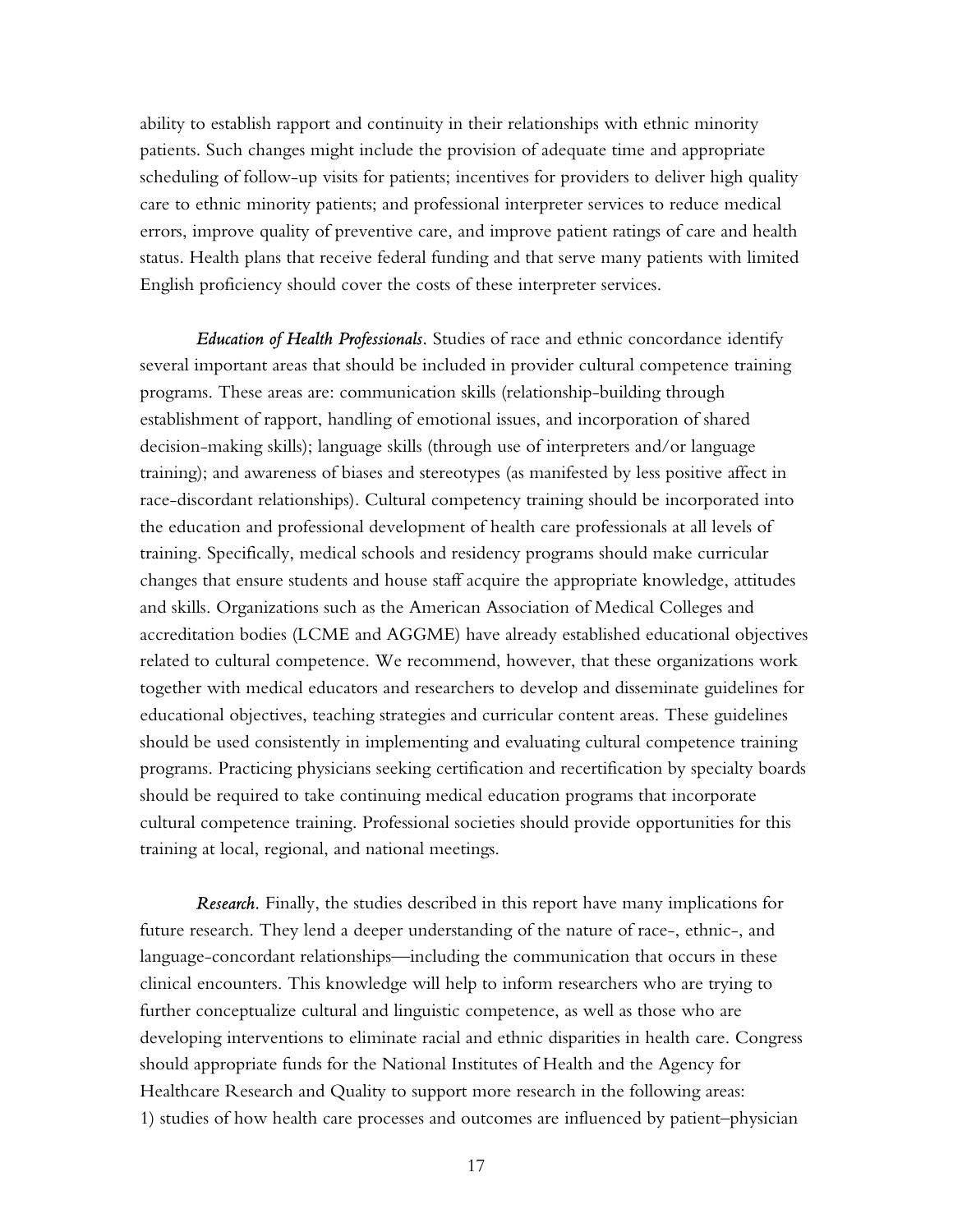communication and relationships across diverse racial and ethnic groups, including African American, Latino, and Asian American; 2) studies of patient and physician attitudes and preferences toward one another, and with regard to race, ethnicity, and language; and 3) studies of how ethnic minority patients interact with health care providers and staff other than physicians.

This work may provide additional insight into the mechanisms by which concordance of patient and physician race, ethnicity, and language impacts upon processes and outcomes of care. This work will also lay the foundation for interventions that target the improvement of patient–provider relationships across racial and ethnic lines throughout the health care system as an important strategy for eliminating racial and ethnic health disparities.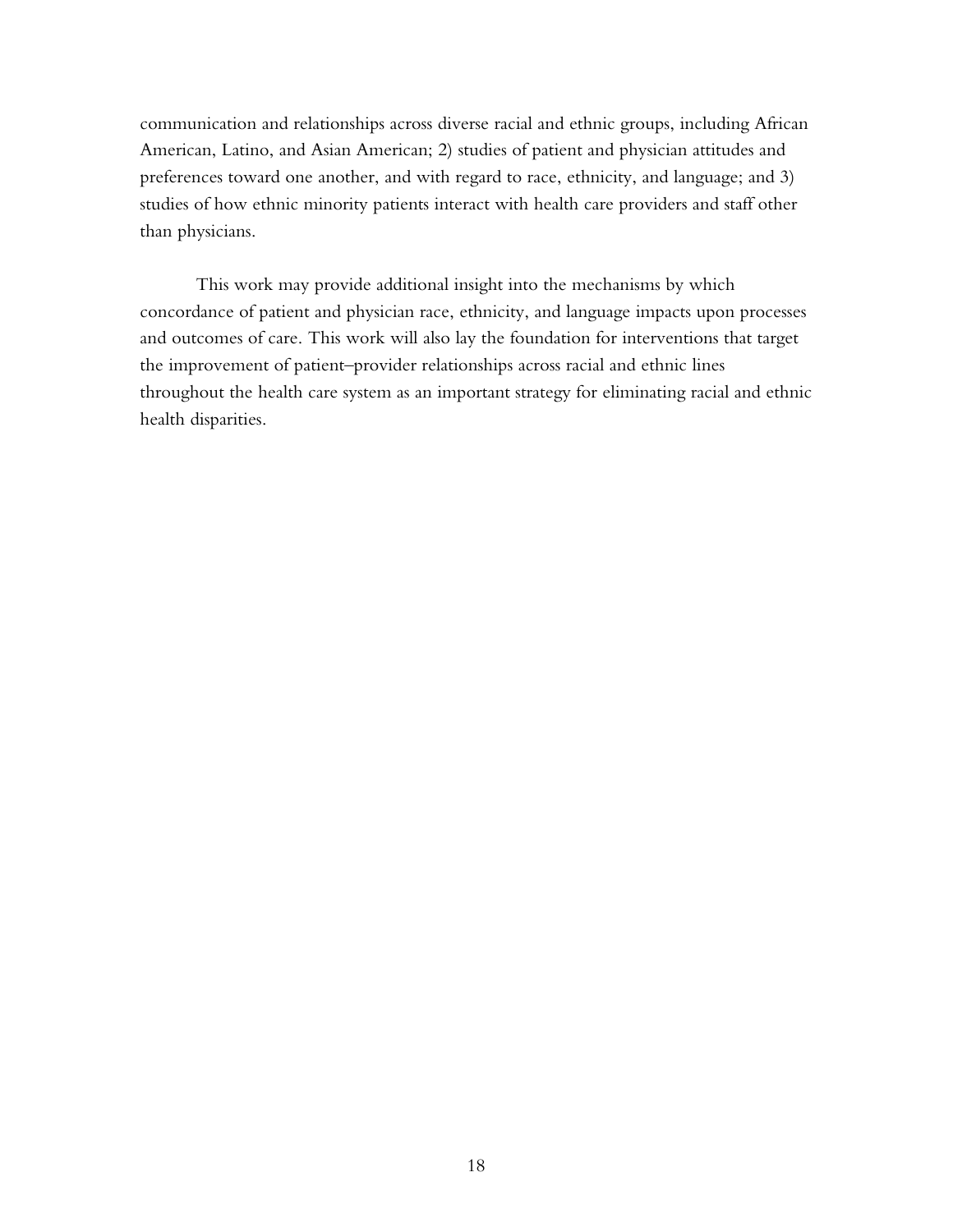#### **REFERENCES**

- Baker DW, Hayes R, Fortier JP. "Interpreter Use and Satisfaction with Interpersonal Aspects of Care for Spanish-Speaking Patients." *Medical Care* 1998 Oct; 36(10): 1461–70.
- Baker DW, Parker RM, Williams MV, Coates WC, Pitkin K. "Use and Effectiveness of Interpreters in an Emergency Department." *Journal of the American Medical Association* 1996 Mar 13; 275(10): 783–88.
- Boulware LE, Cooper LA, Ratner LE, LaVeist TA, Powe NR. "Race and Trust in the Health Care System." *Public Health Reports* 2003 Jul-Aug; 118(4): 358–65.
- Brotherton SE, Stoddard JJ, Tang SS. "Minority and Nonminority Pediatricians' Care of Minority and Poor Children." *Archives of Pediatrics and Adolescent Medicine* 2000 Sep; 154(9): 912–17.
- Cantor JC, Miles EL, Baker LC, Barker DC. "Physician Service to the Underserved: Implications for Affirmative Action in Medical Education." *Inquiry* 1996 Summer; 33(2): 167–80.
- Carrasquillo O, Orav EJ, Brennan TA, Burstin HR. "Impact of language barriers on patient satisfaction in an emergency department." *Journal of General Internal Medicine* 1999 Feb; 14(2): 82–87.
- Chen J, Rathore SS, Radford MJ, Wang Y, Krumholz HM. "Racial Differences in the Use of Cardiac Catheterization after Acute Myocardial Infarction." *New England Journal of Medicine* 2001 May 10; 344(19): 1443–49.
- Collins KS, Hughes DL, Doty MM, Ives BL, Edwards JN, Tenney K. *Diverse Communities, Common Concerns: Assessing Health Care Quality for Minority Americans.* The Commonwealth Fund, New York, NY, March 2002.
- Cooper LA, Roter DL, Johnson RL, Ford DE, Steinwachs DM, Powe NR. "Patient-Centered Communication, Ratings of Care, and Concordance of Patient and Physician Race." *Annals of Internal Medicine* 2003 Dec 2; 139(11): 907–15.
- Cooper-Patrick L, Gallo JJ, Gonzales JJ, Vu HT, Powe NR, Nelson C, Ford DE. "Race, Gender, and Partnership in the Patient-Physician Relationship." *Journal of the American Medical Association* 1999 Aug 11; 282(6): 583–89.
- Crane JA. "Patient Comprehension of Doctor-Patient Communication on Discharge from the Emergency Department." *Journal of Emergency Medicine* 1997 Jan-Feb; 15(1): 1–7.
- David RA, Rhee M. "The Impact of Language as a Barrier to Effective Health Care in an Underserved Urban Hispanic Community." *Mount Sinai Journal of Medicine* 1998 Oct-Nov; 65(5-6): 393–97.
- Derose KP, Baker DW. "Limited English Proficiency and Latinos' Use of Physician Services." *Medical Care Research and Review* 2000 Mar; 57(1): 76–91.
- Doescher MP, Saver BG, Franks P, Fiscella K. "Racial and Ethnic Disparities in Perceptions of Physician Style and Trust." *Archives of Family Medicine* 2000 Nov-Dec; 9(10): 1156–63.
- Enguidanos ER, Rosen P. "Language as a Factor Affecting Follow-up Compliance From the Emergency Department." *Journal of Emergency Medicine* 1997 Jan-Feb; 15(1): 9–12.
- Flaskerud JH. "Matching Client and Therapist Ethnicity, Language, and Gender: A Review of Research." *Issues in Mental Health Nursing* 1990; 11(4): 321–36. Review.
- Flores G, Laws MB, Mayo SJ, Zuckerman B, Abreu M, Medina L, Hardt EJ. "Errors in Medical Interpretation and Their Potential Clinical Consequences in Pediatric Encounters." *Pediatrics* 2003 Jan; 111(1): 6–14.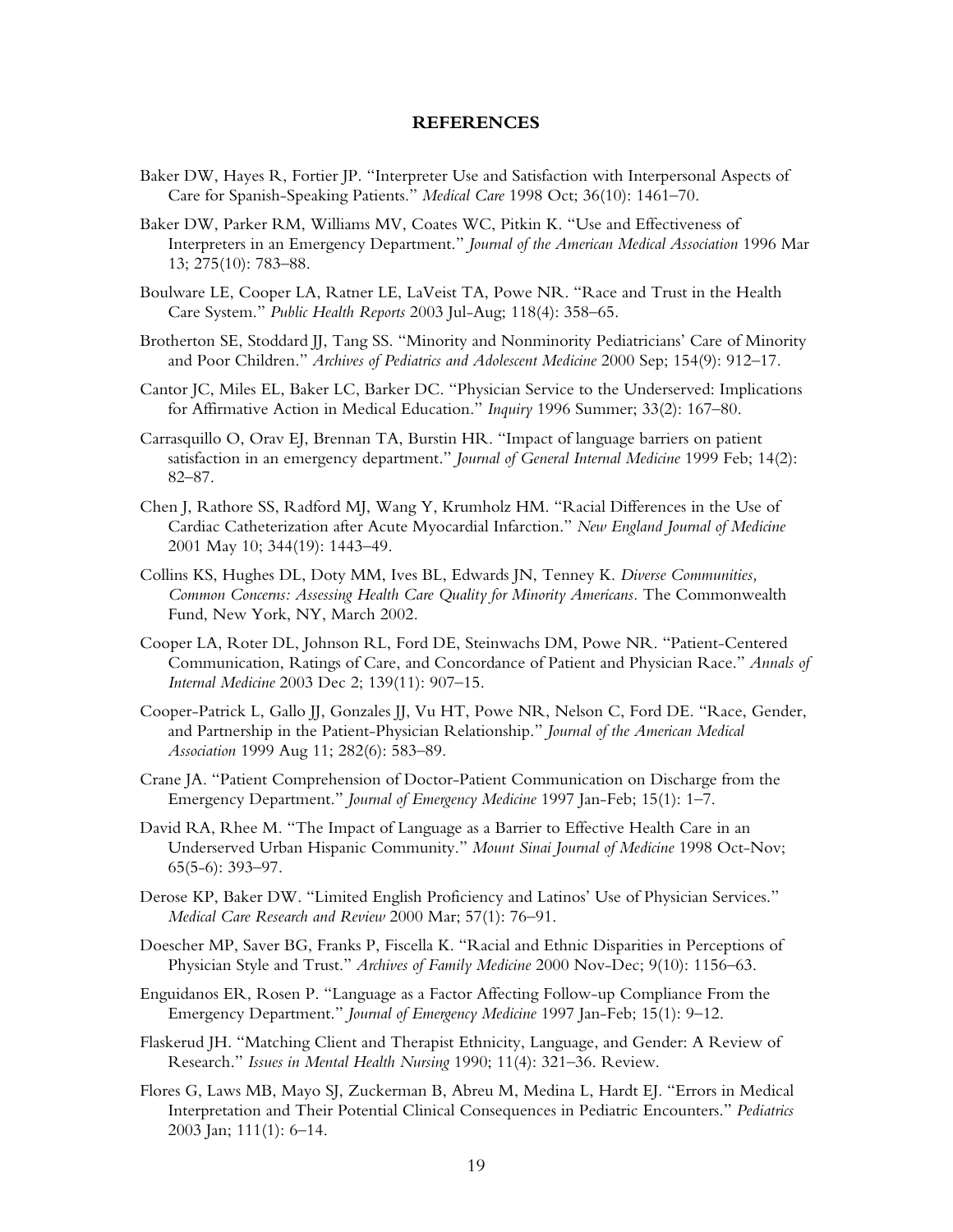- Garcia JA, Paterniti DA, Romano PS, Kravitz RL. "Patient Preferences for Physician Characteristics in University-Based Primary Care Clinics." *Ethnic Disparities* 2003 Spring; 13(2): 259–67.
- Hall JA, Horgan TG, Stein TS, Roter DL. "Liking in the Physician-Patient Relationship." *Patient Education Counseling* 2002; 48: 69–77.
- Hall JA, Roter DL, Katz NR. "Meta-Analysis of Correlates of Provider Behavior in Medical Encounters." *Medical Care* 1988;26: 657–75.
- Hornberger JC, Gibson CD Jr, Wood W, Dequeldre C, Corso I, Palla B, Bloch DA. "Eliminating Language Barriers for Non-English-Speaking Patients." *Medical Care* 1996 Aug; 34(8): 845–56.
- Institute of Medicine. *Unequal Treatment: Confronting Racial and Ethnic Disparities in Health Care*. National Academy Press, Washington, DC, 2003.
- Jacobs EA, Lauderdale DS, Meltzer D, Shorey JM, Levinson W, Thisted RA. "Impact of Interpreter Services on Delivery of Health Care to Limited-English-Proficient Patients." *Journal of General Internal Medicine* 2001 Jul; 16(7): 468–74.
- Kaplan SH, Greenfield S, Gandek B, Rogers W, Ware, JE. "Characteristics of Physicians with Participatory Decision-Making Styles." *Annals of Internal Medicine* 1996;124: 497–504.
- Keith SN, Bell RM, Swanson AG, Williams AP. "Effects of Affirmative Action in Medical Schools. A Study of the Class of 1975." *New England Journal of Medicine* 1985 Dec 12; 313(24): 1519–25.
- Komaromy M, Grumbach K, Drake M, Vranizan K, Lurie N, Keane D, Bindman AB. "The Role of Black and Hispanic Physicians in Providing Health Care for Underserved Populations." *New England Journal of Medicine* 1996 May 16; 334(20): 1305–10.
- Lee LJ, Batal HA, Maselli JH, Kutner JS. "Effect of Spanish Interpretation Method on Patient Satisfaction in an Urban Walk-in Clinic." *Journal of General Internal Medicine* 2002 Aug; 17(8): 641–45.
- Malat J. "Social Distance and Patients' Rating of Healthcare Providers." *Journal of Health and Social Behavior* 2001; 42(4): 360–72.
- Manson A. "Language Concordance as a Determinant of Patient Compliance and Emergency Room Use in Patients with Asthma." *Medical Care* 1988 Dec; 26(12): 1119–28.
- Mazor SS, Hampers LC, Chande VT, Krug SE. "Teaching Spanish to Pediatric Emergency Physicians: Effects on Patient Satisfaction." *Archives of Pediatrics and Adolescent Medicine* 2002 Jul; 156(7): 693–95.
- Moy E, Bartman BA. "Physician Race and Care of Minority and Medically Indigent Patients." *Journal of the American Medical Association* 1995 May 17; 273(19): 1515–20.
- Murray-Garcia JL, Garcia JA, Schembri ME, Guerra LM. "The Service Patterns of a Racially, Ethnically, and Linguistically Diverse House Staff." *Academic Medicine* 2001 Dec; 76(12): 1232–40.
- Oliver MN, Goodwin MA, Gotler RS, Gregory PM, Stange KC. "Time Use in Clinical Encounters: Are African-American Patients Treated Differently?" *Journal of the National Medical Association* 2001 Oct; 93(10): 380–85.
- Perez-Stable EJ, Napoles-Springer A, Miramontes JM. "The Effects of Ethnicity and Language on Medical Outcomes of Patients with Hypertension or Diabetes." *Medical Care* 1997 Dec; 35(12): 1212–19.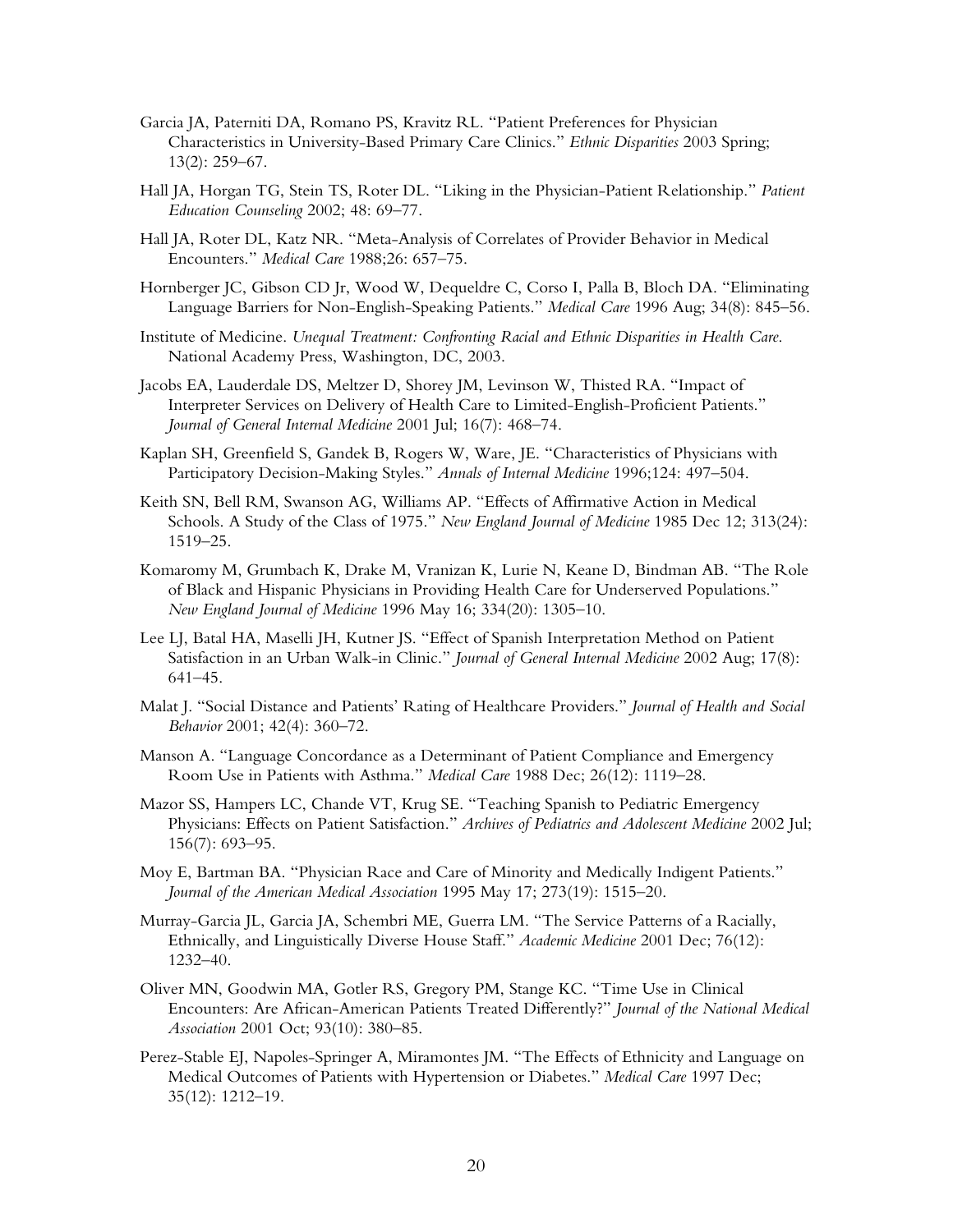- Rabinowitz HK, Diamond JJ, Veloski JJ, Gayle JA. "The Impact of Multiple Predictors on Generalist Physicians' Care of Underserved Populations." *American Journal of Public Health* 2000 Aug; 90(8): 1225–28.
- Rosenheck R, Fontana A, Cottrol C. "Effect of Clinician-Veteran Racial Pairing in the Treatment of Post-Traumatic Stress Disorder." *American Journal of Psychiatry* 1995; 152(4): 555–63.
- Saha S, Komaromy M, Koepsell TD, Bindman AB. "Patient-Physician Racial Concordance and the Perceived Quality and Use of Health Care." *Archives of Internal Medicine* 1999 May 10; 159(9): 997–1004.
- Saha S, Taggart SH, Komaromy M, Bindman AB. Do Patients Choose Physicians of Their Own Race? *Health Affairs* 2000 Jul-Aug; 19(4): 76–83.
- Sawyer L, Regev H, Proctor S, Nelson M, Messias D, Barnes D, Meleis AI. "Matching Versus Cultural Competence in Research: Methodological Considerations." *Research in Nursing and Health* 1995 Dec; 18(6): 557–67.
- Seijo R, Gómez H, Freidenberg J. "Language as a Communication Barrier in Medical Care for Latino Patients." *Hispanic Journal of Behavioral Sciences* 1991;13: 363.
- Stevens GD, Shi L, Cooper LA. "Patient-Provider Racial and Ethnic Concordance and Parent Reports of the Primary Care Experiences of Children." *Annals of Family Medicine* 2003; 1: 105–12.
- Stewart MA. Effective Physician-Patient Communication and Health Outcomes: A Review." *Canadian Medical Association Journal* 1995; 152(9): 1423–33.
- Todd KH, Samaroo N, Hoffman JR. "Ethnicity as a Risk Factor for Inadequate Emergency Department Analgesia". *Journal of the American Medical Association* 1993 Mar 24-31; 269(12): 1537–39.
- van Wieringen JC, Harmsen JA, Bruijnzeels MA. "Intercultural Communication in General Practice." *European Journal of Public Health* 2002; 12(1):63–68.
- Wiggers JH, Sanson-Fisher R. "Duration of General Practice Consultations: Association with Patient Occupational and Educational Status." *Social Science and Medicine* 1997; 44: 925–34.
- Wissow LS, Larson S, Roter D, Wang MC, Hwang WT, Luo X, Johnson R, Gielen A, Wilson M, McDonald E. "Longitudinal Care Lessens Differences in Mothers' Psychosocial Talk to Pediatricians Attributable to Ethnic and Gender Discordance." *Archives of Pediatrics and Adolescent Medicine* 2003 May; 157(5): 419–24.
- Xu G, Fields SK, Laine C, Veloski JJ, Barzansky B, Martini CJ. The Relationship Between the Race/Ethnicity of Generalist Physicians and Their Care for Underserved Populations." *American Journal of Public Health* 1997 May; 87(5): 817–22.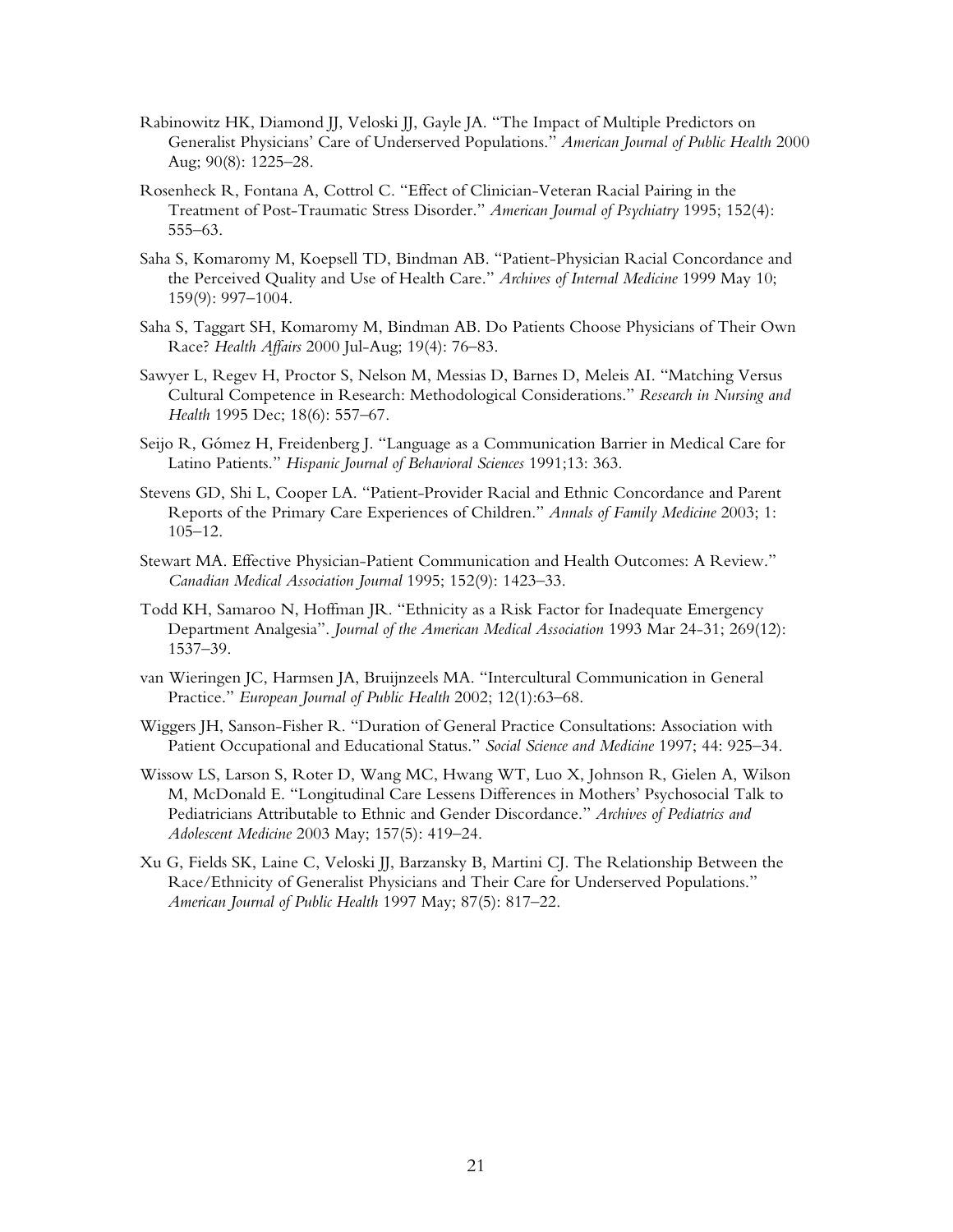### **RELATED PUBLICATIONS**

In the list below, items that begin with a publication number can be found on The Commonwealth Fund's website at **www.cmwf.org.** Other items are available from the authors and/or publishers.

**#323** *The Commonwealth Fund/Harvard University Fellowship in Minority Health Policy* (brochure)

**#746** *A State Policy Agenda to Eliminate Racial and Ethnic Health Disparities* (June 2004). John E. McDonough, Brian K. Gibbs, Janet L. Scott-Harris, Karl Kronebusch, Amanda M. Navarro, and Kimá Taylor.

**#726** *Who, When, and How: The Current State of Race, Ethnicity, and Primary Language Data Collection in Hospitals* (May 2004). Romana Hasnain-Wynia, Debra Pierce, and Mary A. Pittman, Health Research and Educational Trust.

**#692** *Patient-Centered Communication, Ratings of Care, and Concordance of Patient and Physician Race* (December 2003). Lisa A. Cooper, Debra L. Roter, Rachel L. Johnson, Daniel E. Ford, Donald M. Steinwachs, and Neil R. Powe. *Annals of Internal Medicine,* vol. 139, no. 11. *In the Literature* summary available at [http://www.cmwf.org/publications/publications\\_show.htm?doc\\_id=231670](http://www.cmwf.org/publications/publications_show.htm?doc_id=231670)

**#690** *Eligibility for Government Insurance if Immigrant Provisions of Welfare Reform Are Repealed* (October 2003). Olveen Carrasquillo, Danielle H. Ferry, Jennifer N. Edwards, and Sherry Glied. *American Journal of Public Health,* vol. 93, no. 10. *In the Literature* summary available at [http://www.cmwf.org/publications/publications\\_show.htm?doc\\_id=221472](http://www.cmwf.org/publications/publications_show.htm?doc_id=221472); full article available at http://www.ajph.org/cgi/reprint/93/10/1680.pdf.

**#682** *Healthcare Workforce Diversity: Developing Physician Leaders* (October 3, 2003). Anne C. Beal, Melinda K. Abrams, and Jolene N. Saul, The Commonwealth Fund. The testimony is available online only at [http://www.cmwf.org/publications/publications\\_show.htm?doc\\_id=221622](http://www.cmwf.org/publications/publications_show.htm?doc_id=221622)

**#676** *Quality of Care for Children in Commercial and Medicaid Managed Care* (September 17, 2003). Joseph W. Thompson, Kevin W. Ryan, Sathiska D. Pinidiya, and James E. Bost. *Journal of the American Medical Association* (*In the Literature* summary). This study is the largest comparative analysis of Medicaid and commercial managed care organization performance results to date. The authors demonstrate that Medicaid-insured children enrolled in managed care plans had lower immunization rates and fewer well-child visits than commercially insured children in such plans.

**#576** *Cultural Competence in Health Care: Emerging Frameworks and Practical Approaches* (October 2002). Joseph R. Betancourt, Alexander R. Green, and J. Emilio Carrillo. This field report spotlights a diverse group of health care organizations striving to improve access to and quality of care for a growing minority and immigrant population through innovative programs that develop minority leadership, promote community involvement, and increase awareness of the social and cultural factors that affect health beliefs and behaviors.

*Quality of Cardiac Surgeons and Managed Care Contracting Practices* (October 2002). Dana B. Mukamel, David L. Weimer, Jack Zwanziger, and Alvin I. Mushlin. *Health Services Research,* vol. 37, no. 5. Copies are available from *Health Services Research,* Foundation of the American College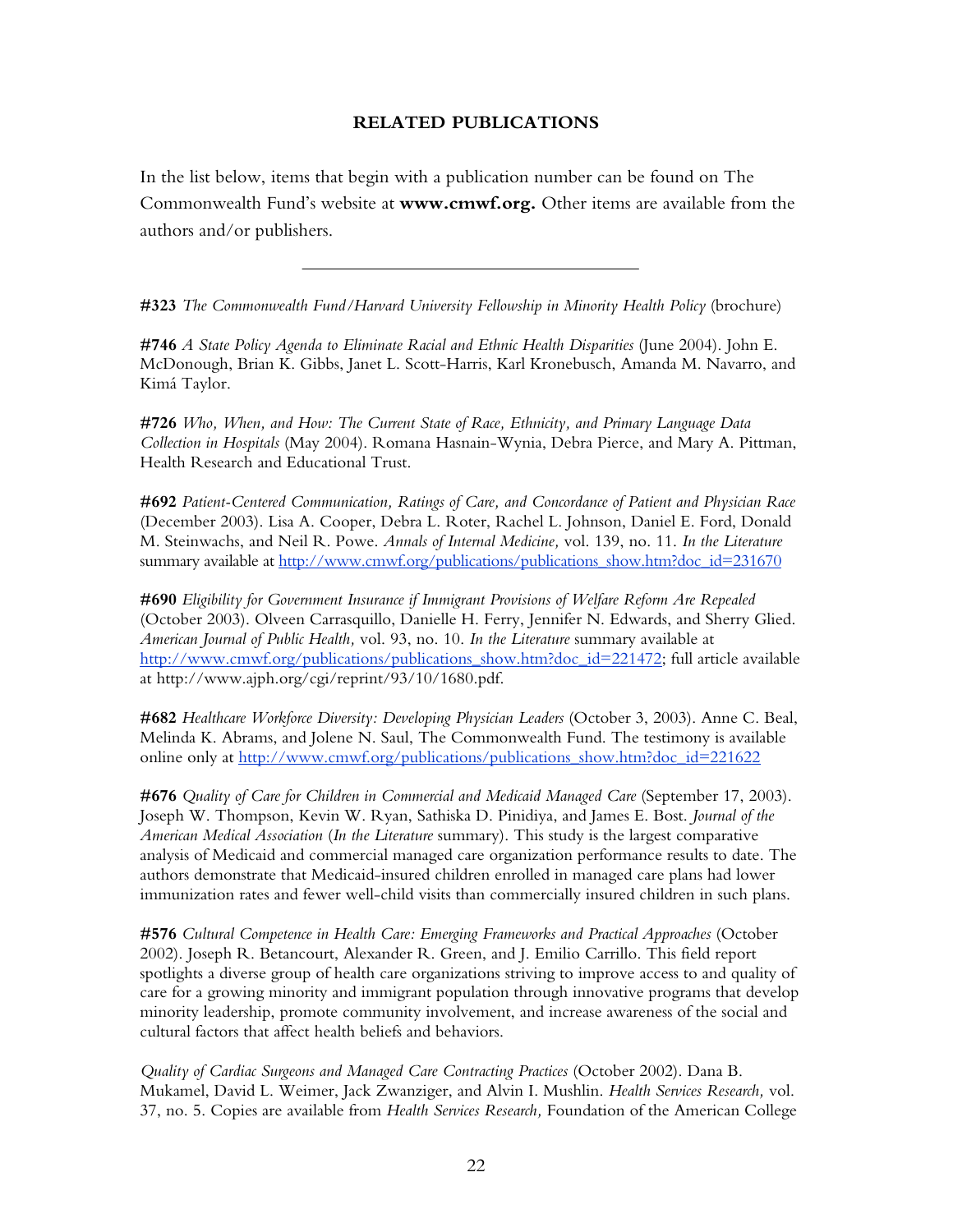of Healthcare Executives, Publication Services, One North Franklin, Suite 1700, Chicago, IL 60606-3491, Fax: 312-424-0703.

*Toward a Systematic Approach to Understanding—and Ultimately Eliminating—African American Women's Health Disparities* (September/October 2002). Carol Hogue. *Women's Health Issues,* vol. 12, no. 5. Copies are available from the Jacobs Institute of Women's Health, 409 12th Street, SW, Washington, DC 20024, Tel: 202-863-4990, Fax: 202-488-4229.

*Race, Ethnicity, and Disparities in Breast Cancer: Victories and Challenges* (September/October 2002). Nina A. Bickell. *Women's Health Issues,* vol. 12, no. 5. Copies are available from the Jacobs Institute of Women's Health, 409 12th Street, SW, Washington, DC 20024, Tel: 202-863-4990, Fax: 202-488-4229.

*Racial and Ethnic Disparities in Coronary Heart Disease in Women: Prevention, Treatment, and Needed Interventions* (September/October 2002). Paula A. Johnson and Rachel S. Fulp. *Women's Health Issues,* vol. 12, no. 5. Copies are available from the Jacobs Institute of Women's Health, 409 12th Street, SW, Washington, DC 20024, Tel: 202-863-4990, Fax: 202-488-4229.

*Association of Health Literacy with Diabetes Outcomes* (July 24–31, 2002). Dean Schillinger et al. *Journal of the American Medical Association,* vol. 288, no. 4. Copies are available from Dean Schillinger, MD, University of California, San Francisco, Primary Care Research Center, Department of Medicine, San Francisco General Hospital, San Francisco, CA 94110, E-mail: dean@itsa.ucsf.edu.

**#547** *A Health Plan Report Card on Quality of Care for Minority Populations* (June 2002). David R. Nerenz, Margaret J. Gunter, Magda Garcia, and Robbya R. Green-Weir. In this study, eight health plans participated in a demonstration project designed to determine whether health plans could obtain data on race/ethnicity of their members from a variety of sources and incorporate those data in standard quality of care measure sets, and whether the analyses would show significant racial/ethnic disparities in quality of care within plans, and/or significant differences across plans in quality of care provided to specific groups.

*Designing and Evaluating Interventions to Eliminate Racial and Ethnic Disparities in Health Care* (June 2002). Lisa A. Cooper, Martha N. Hill, and Neil R. Powe. *Journal of General Internal Medicine,* vol. 17, no. 6. Copies are available from Lisa A. Cooper, Welch Center for Prevention, Epidemiology, and Clinical Research, Johns Hopkins University, 2024 East Monument Street, Suite 2-600, Baltimore, MD 21205-2223, E-mail: lisa.cooper@jhmi.edu.

*Addressing Racial and Ethnic Barriers to Effective Health Care: The Need for Better Data* (May/June 2002). Arlene S. Bierman, Nicole Lurie, Karen Scott Collins, and John M. Eisenberg, *Health Affairs,* vol. 21, no. 3. Copies are available from *Health Affairs,* 7500 Old Georgetown Road, Suite 600, Bethesda, MD 20814-6133, Tel: 301-656-7401 ext. 200, Fax: 301-654-2845, www.healthaffairs.org.

**#557** *Eliminating Racial/Ethnic Disparities in Health Care: Can Health Plans Generate Reports?* (May/June 2002). David R. Nerenz, Vence L. Bonham, Robbya Green-Weir, Christine Joseph, and Margaret Gunter. *Health Affairs,* vol. 21, no. 3 (*In the Literature* summary). The absence of data on race and ethnicity in health plan and provider databases is a significant barrier in the creation and use of quality-of-care reports for patients of minority groups. In this article, however, the authors show that health plans are able to collect and analyze quality of care data by race/ethnicity.

**#541** *Providing Language Interpretation Services in Health Care Settings: Examples from the Field* (May